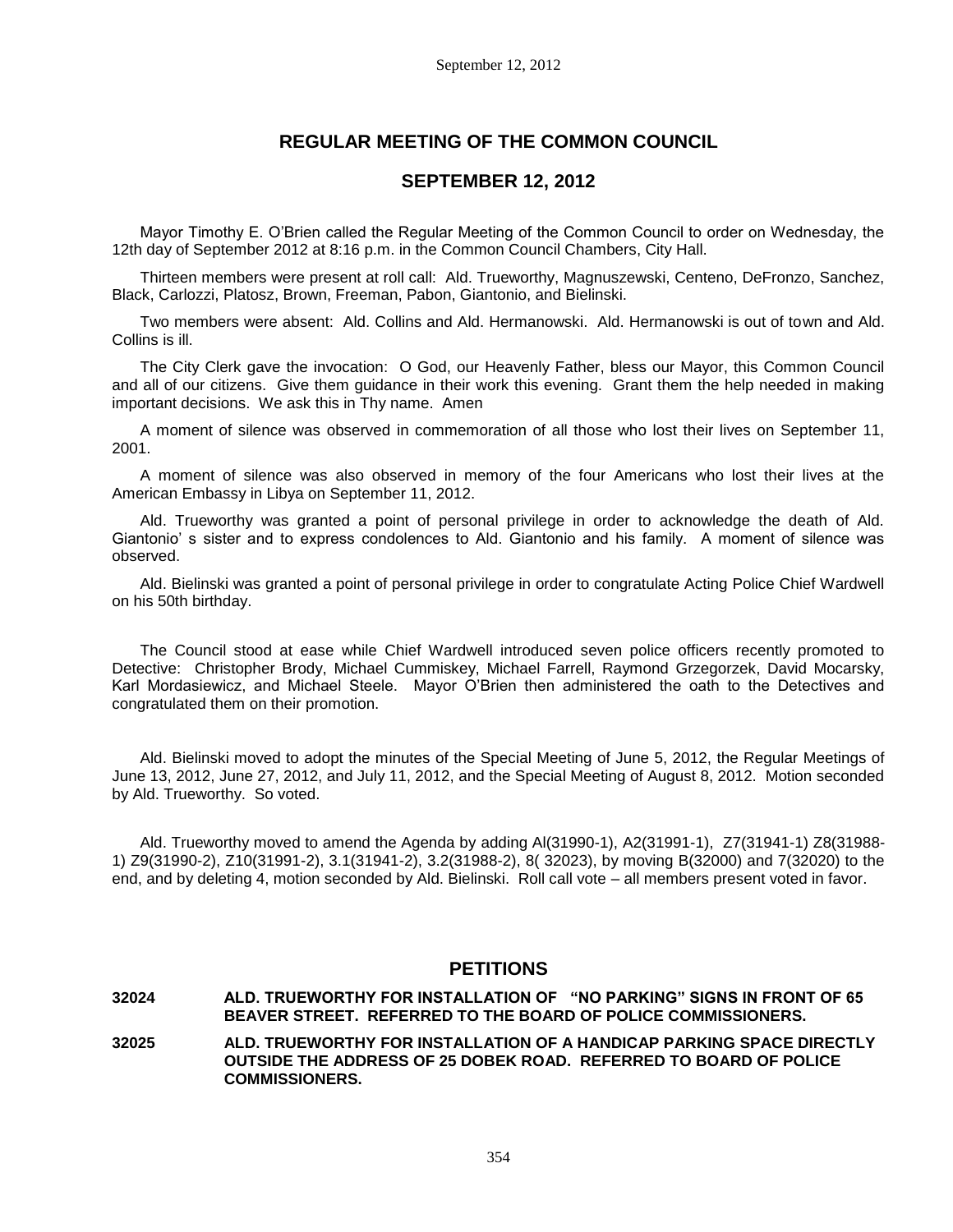# **32026 ALD. HERMANOWSKI FOR INSTALLATION OF "NO PARKING" SIGNS ON EACH SIDE OF FOXON PLACE. REFERRED TO THE BOARD OF POLICE COMMISSIONERS.**

# **32027 ALD. COLLINS FOR SPEED BUMPS ON COTTAGE PLACE DUE TO EXCESSIVE SPEEDING. REFERRED TO THE BOARD OF POLICE COMMISSIONERS.**

**32028 ALD. FREEMAN FOR INSTALLATION OF "STOP" SIGNS AT THE INTERSECTION OF TULIP STREET AND HILLCREST AVENUE AND INSTALLATION OF "SLOW DOWN, CHILDREN AT PLAY" ON HILLCREST AVENUE. REFERRED TO BOARD OF POLICE COMMISSIONERS.**

Ald. Trueworthy moved to adopt the Consent Agenda, seconded by Ald. Bielinski. Roll call vote – all members present voted in favor.

# **CONSENT AGENDA**

# **CITY CLERK**

# **31999 RE: CLAIMS FOR INJURIES AND/OR PROPERTY DAMAGE**

To His Honor, the Mayor, and the Common Council of the City of New Britain: the undersigned beg leave to report the following:

# CLAIMANTS NAME

- Gergis, Remon A. Aziz
- Michalowska, Anna
- Noel, Varnel
- Richardson, Cynthia by Patricia A. O'Neil, Esq.

Peter J. Denuzze City Clerk

# **CITY PLAN COMMISSION**

#### **31990-1 RE: PROPOSED AMENDMENT TO THE ZONING ORDINANCES PERMITTING CHURCHES AND SIMILAR PLACES OF RELIGIOUS WORSHIP, BY SPECIAL EXCEPTION, IN THE I-1, INDUSTRIAL PARK AND I-2, GENERAL INDUSTRY ZONING DISTRICTS**

To His Honor, the Mayor, and the Common Council of the City of New Britain: the undersigned beg leave to report the following:

The City Plan Commission, at its regular meeting held on September 10, 2012, voted 3 to 1 to recommend against adoption of this zoning amendment:

BACKGROUND: This zoning petition would serve to make churches and similar places of worship uses that are permitted by special exception in the I-1 and I-2 zoning districts. This is being put forth as a means of making it easier for religious organizations to find and lease suitable accommodations for their places of worship. In recent years, the City has seen a number of small churches looking to locate, by way of zoning variance, in facilities that are zoned for industrial use. This is a substitute zoning petition for #31920 which would have made places of worship permitted by right in all zoning districts. Petition #31920 was withdrawn in August 2012.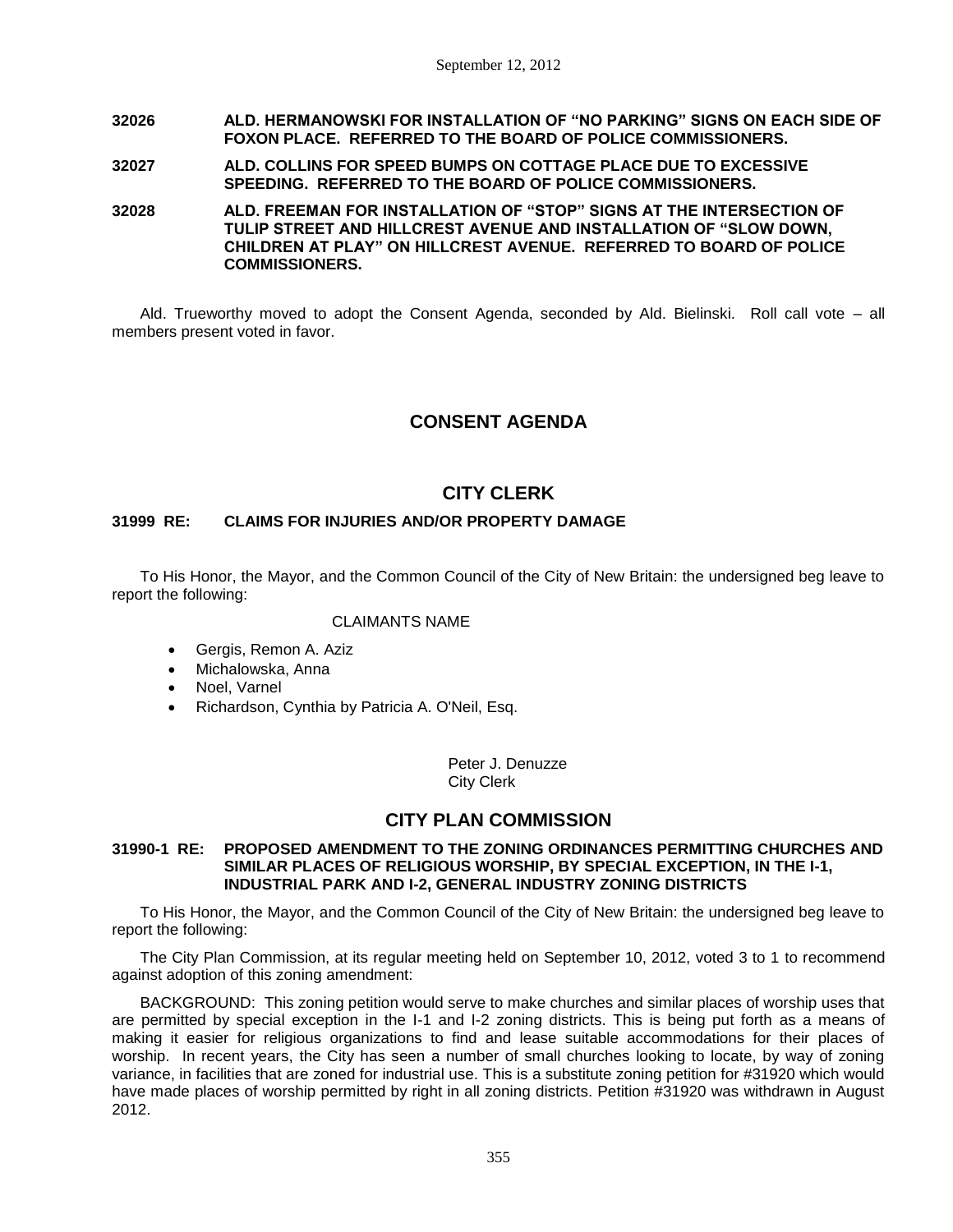FINDINGS: Presently, places of religious worship are permitted by right in the following commercial business zones: B-1, B-2, B-3, CBD, and OP. They are permitted by special exception in all residential zones: S-1, S-2, S-3, T, A-1, A-2, and A-3. Special exception approval requires a public hearing held by the Zoning Board of Appeals with a determination that the property is suited to the proposed place of worship and that the use is generally compatible and would not negatively affect the surrounding neighborhood in terms of traffic, noise, on-street parking, etc.

Places of worship are not permissible, either by right or by special exception, in any of the manufacturing and technology zoning districts: I-1, I-2, UI, TP, and TPC. This proposed amendment would allow places of worship, by special exception, to occupy a portion of an existing manufacturing building in an I-1 or I-2 zoning district. The restrictions would be that the floor area of the church or other place of worship not exceed one-third of the total floor space of the building up to a maximum of 5,000 square feet and that the applicant show that there is adequate parking available for the place of worship during their hours of worship or other activities. There would also be the requirement that the space meet all applicable building and fire safety codes prior to occupancy.

PLANNING CONSIDERATIONS: The City Plan Commission has long recognized that there is a limited amount of properly zoned land and manufacturing space available in the City, and that, for reasons of job creation and tax base, it is important that this space not be lost to non-economic use. The Commission has noted over the past few decades the increasing tendency for small religious congregations to want to locate in I-2 industrially-zoned facilities, by way of zoning variance. The Commission has been opposed to this trend, finding it to be in conflict with the long-standing planning policy of encouraging the highest and best use of industrially-zoned business space.

From the manufacturing and real estate perspective, with current economic conditions being difficult, some property owners see a church tenant as being a benefit in being able to fill a vacant portion of a building, helping to maintain a modest revenue stream that can aid in keeping the remainder of the business space viable.

The amendment proposed will require special exception approval and the specific size restrictions should help to ensure that this does not result in any significant reduction in business space and that no industriallyzoned property will be wholly lost to a religious use. This would give the small, 25-to-50 member congregation the opportunity to become established in a suitable and affordable lease space, but with the expectation that if they grew larger they would need to relocate to larger, appropriately zoned accommodations.

RECOMMENDATION: The City Plan Commission is of the opinion that churches and religious institutions of all faiths are important to the community and all reasonable efforts should be made to accommodate their needs. However, the Commission believes that there are an ample number of zoning districts and locations that are properly zoned for their use already and that industrially-zoned space needs to be reserved and protected for uses that contribute to tax base and employment opportunities. The Commission also believes that in the proper locations, these small churches and religious institutions can better serve the community by sharing space with existing churches and social organizations and helping stabilize their finances. Further, there is some concern that some of the manufacturing spaces available may not be suited to safe use by a religious organization. For these reasons, the Commission is opposed to the adoption of this zoning amendment.

> Michael Gorzoch, Chairman Pro Temp City Plan Commission

## **31991-2 RE: PROPOSED CHANGE OF ZONE AT 80 GOLD ST. FROM A-2 (MULTI-FAMILY) TO B-3 (NEIGHBORHOOD BUSINESS)**

To His Honor, the Mayor, and the Common Council of the City of New Britain: the undersigned beg leave to report the following:

The City Plan Commission, at its regular meeting held on September 10, 2012 voted 4 to 0 to recommend that this proposed zone change be approved.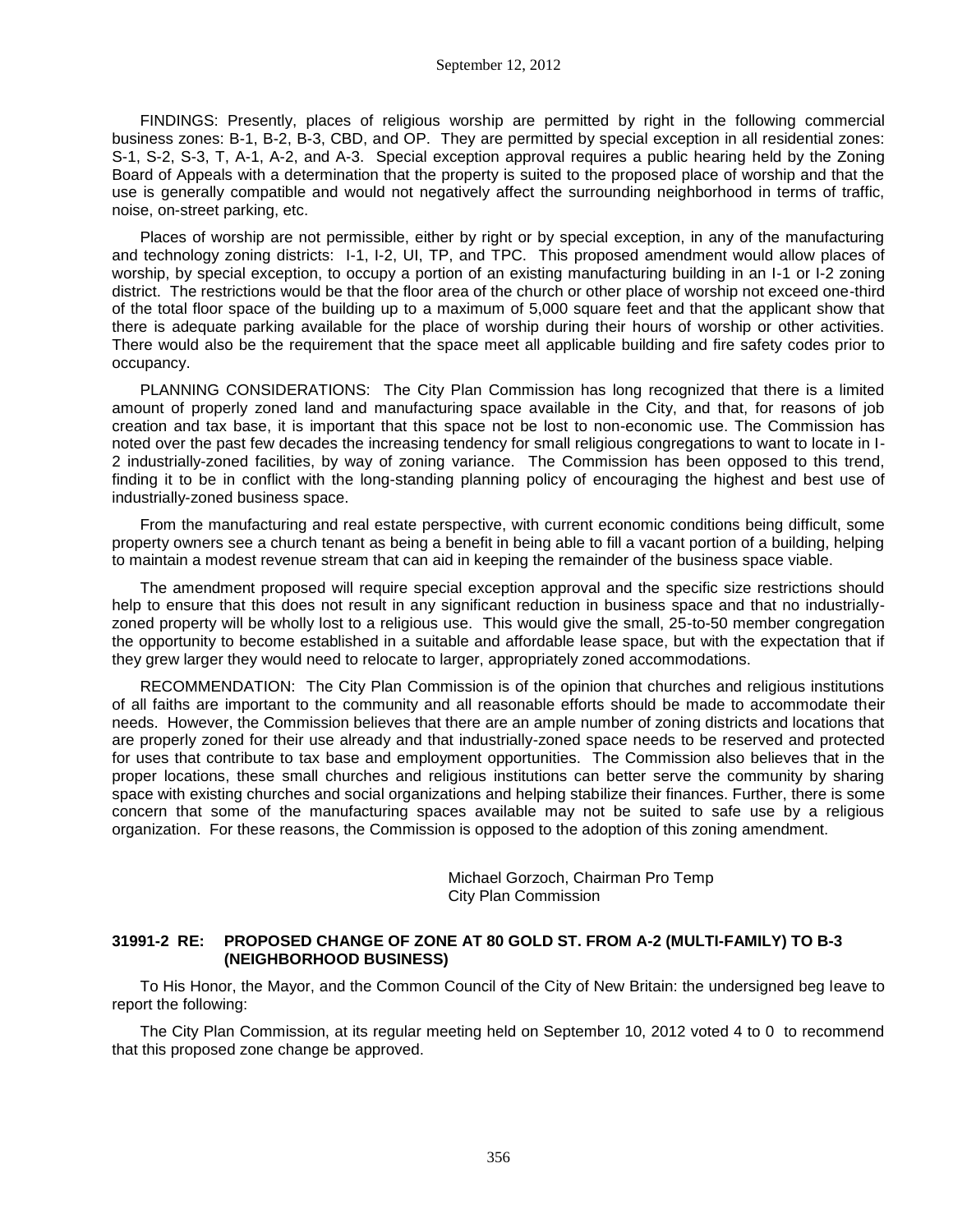BACKGROUND: The proposed zone change encompasses a single property, a vacant lot located on the western side of Gold Street near the corner of Broad Street. This parcel was formerly owned by the City of New Britain and was recently acquired by the owner of an adjoining B-3 business property at 167 Broad Street, site of Passions Bakery, which was formerly LaRose's bakery for many years. It is the intent of the business owner to construct accessory parking for the business, and this zone change would serve to allow the business parking to be constructed legally.

ZONING CONSIDERATIONS: Parking that is an accessory to a business use is not permitted in a residential zoning district. Any parking that is accessory to a business use is permissible only on the same property and within the same zoning district as the primary use that it serves. Changing the zone to B-3 allows this lot to be merged into the adjoining B-3 property on which the bakery is located and to construct the desired accessory parking on it. An additional contiguous vacant B-3 lot at 179 Broad Street, also under the same ownership, would also be incorporated into the parking layout. (Alternatively, if the lots are not merged, a standalone off-street parking lot may be permitted in the B-3 zone, by special exception.) Under the B-3 zoning, approximately 12 to 15 parking spaces could be constructed in a standard layout, with some landscaping or green-space along on the borders. A variance may be needed for any paving within 25 feet of the adjoining A-2 residential zone. (An additional 10 to 15 spaces may be constructed on the adjacent 179 Broad Street property, depending on the layout.)

This is a logical extension of the existing B-3 zoning district and brings the boundary line for the B-3 zone on the side of Gold Street into alignment with the B-3 zone line on the opposite side of and along most of Broad Street.

RECOMMENDATION: The City Plan Commission is of the opinion that this zone change facilitates the construction of accessory business parking that is needed and will benefit the Broad Street business area and nearby residential neighborhood. The Commission, therefore, recommends adoption of this zone change.

> Michael Gorzoch, Chairman Pro Temp City Plan Commission

# **OFFICE OF THE MAYOR**

## **32001 RE: APPOINTMENTS: DEPARTMENT HEADS CHRISTOPHER MONTES – DIRECTOR OF COMMUNITY SERVICES, JOHN KING – LEGAL SERVICES DEPARTMENT, TIMOTHY O'BRIEN – ECONOMIC AND POLICY DEPARTMENT**

To the Common Council of the City of New Britain: the undersigned beg leave to report the following:

In an effort to implement the consolidation plan to make local government leaner and more efficient by reducing the city departments from twenty one to six, I hereby make the following appointments:

I hereby appoint Christopher Montes as the Director of Community Services of the City of New Britain.

I hereby appoint John King, Corporation Council, as the department head of the Legal Services Department.

I hereby appoint Timothy O'Brien, Mayor, as the department head of the Economic and Policy Department.

Timothy O'Brien Mayor

# **PURCHASING DEPARTMENT**

## **32003 RE: EMERGENCY PURCHASE ORDER – REPLACEMENT OF THE ENTIRE REAR TANDEM SUSPENSION ON LADDER #1**

To His Honor, the Mayor, and the Common Council of the City of New Britain: the undersigned beg leave to report the following:

In accordance with City Code of Ordinances, Chapter 2, Article VIII, Division V, Section 2-606a, an emergency purchase order was authorized by the Mayor and issued to the vendor listed below on August 08, 2012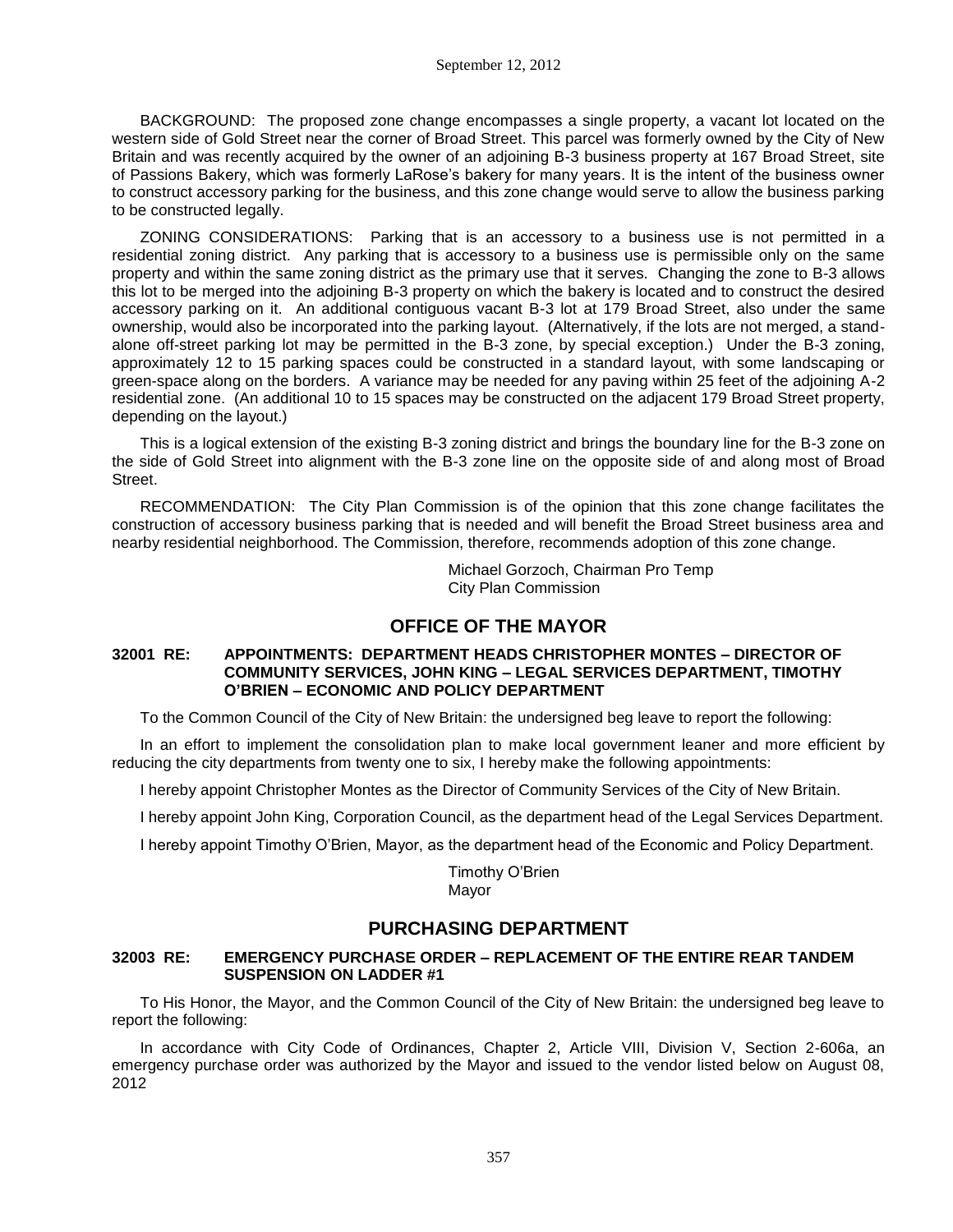| Supplier                      | ltem                                  | Unit Price |
|-------------------------------|---------------------------------------|------------|
| Super Spring & Brake Co, Inc. | Replacement of the Entire Rear Tandem | \$5,581.33 |
| Hartford, CT.                 | Suspension on Ladder #1               |            |

The Purchasing Agent reports that no formal bid solicitation and advertisement as outlined in the Purchasing Ordinances were made for this item. In accordance with Section 2-606b of the City Code of Ordinances, the Purchasing Agent reports:

An emergency purchase order was requested by the New Britain Fire Department for the replacement of the entire rear tandem suspension of ladder #1. The ladder truck is over eight-teen (18) years old and the rear suspension system has failed. The rear suspension system is under a lot of pressure when the ladder is being raised and utilized at a fire. Without this Ladder Truck the Fire Department would not be able to arrive at a fire in a timely manner because another ladder truck would need to be dispatched from another fire station. Super Spring & Brake Company, Inc is a local suspension repair facility and had the parts in stock to make the necessary repairs immediately. Funding for these repairs came from the Fire Department's account number 001212002-5436, Fire Operations, Equipment Maintenance and Repairs.

> Jack Pieper Purchasing Agent

#### **32004 RE: COOPERATIVE PURCHASING – VEHICLE EMERGENCY LIGHTING AND EQUIPMENT FOR NEW BRITAIN POLICE DEPARTMENT**

To His Honor, the Mayor, and the Common Council of the City of New Britain: the undersigned beg leave to report the following:

In accordance with City Code of Ordinances, Chapter 2, Article VIII, Division 1, Section 2-538 (a), a purchase order was requested by the New Britain Police Department for the following under the State of Connecticut's Cooperative Purchasing Plan:

| Supplier                  | Item                                                                                                                | Qty                | Unit Price  |
|---------------------------|---------------------------------------------------------------------------------------------------------------------|--------------------|-------------|
| MHQ<br>West Hartford, CT. | <b>Emergency Lighting, Equipment</b><br>and Installation on the new 2011<br>Ford Crown Victoria Police Interceptors | 9                  | \$5,509.74  |
|                           |                                                                                                                     | <b>Total Price</b> | \$49,587.66 |

The New Britain Police Department requested the purchase and installation of Emergency Lighting and Equipment for their new 2011 Ford Crown Victoria Police Interceptors utilizing the State of Connecticut's Contract Award #06PSX0024. The vehicle purchase, was approved by the Common Council at their May 23, 2012 meeting, Resolution # 31867. The purchase was only for the vehicles and not the emergency lighting and equipment. The Police Department is re-using the existing interior cages and driver/passenger plexiglass separator systems from existing Crown Victoria Police Interceptors that are being replaced by these new Crown Victoria Police Interceptors and it is saving the City approximately \$2,300.00 per car. Funding for this purchase was approved by the Common Council at their October 13, 2010 meeting, Resolution 31127-2, Appropriation and Bond Authorization for the purchase of various Capital Equipment and is available in the Police Department's account number JL#0041100211-56129, Marked Patrol Cars, Fiscal Year 2012-2013.

RESOLVED: That the Purchasing Agent is hereby authorized to issue a purchase order for \$49,587.66 to MHQ of West Hartford, CT for the purchase and installation of Emergency Lighting and Equipment on the nine (9) new 2011 Ford Crown Victoria Police Interceptors utilizing the State of Connecticut's Cooperative Purchasing Plan, Contract Award #06PSX0024.

> Jack Pieper Purchasing Agent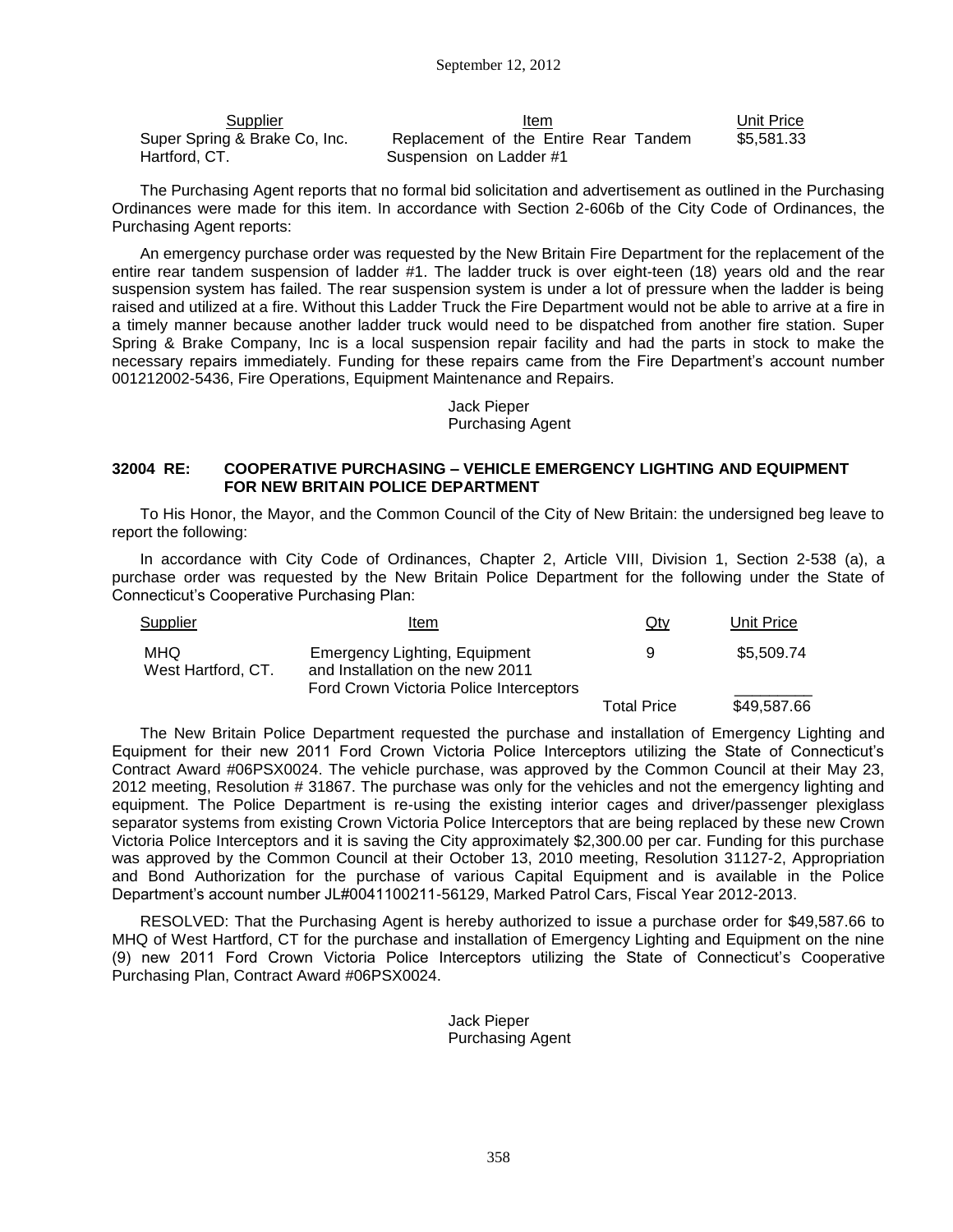## **32005 RE: COOPERATIVE PURCHASING, MAILING MACHINE LEASE FOR CENTRAL ADMINISTRATION**

To His Honor, the Mayor, and the Common Council of the City of New Britain: the undersigned beg leave to report the following:

In accordance with City Code of Ordinances, Chapter 2, Article VIII, Division 1, Section 2-538 (a), a purchase order was requested by Central Administration for a lease of a new Mailing Machine under the State of Connecticut's Cooperative Purchasing Plan:

Supplier **Description** Pricing Pricing Pricing Pricing Pricing Pricing Pricing Pricing Pricing Pricing Pricing Pricing Pricing Pricing Pricing Pricing Pricing Pricing Pricing Pricing Pricing Pricing Pricing Pricing Pricing Neopost New England Farmington, CT. Lease of a IM480DWP 30 Mailing Machine \$356.10/month

Central Administration requested a purchase order for a four (4) year lease for a new mailing machine for the Mail Room in City Hall. The present mailing machine lease, which is with Neopost New England, will be expiring in December of 2012. Neopost New England has offered to replace the old mailing machine with a new one at a 7% decrease in cost per month to the City. The pricing includes all maintenance, repairs, and rental costs of the postage meter. The price submitted by Neopost New England for this mailing machine is the same as the State of Connecticut's Contract, 11PSX0037 that they have with them. Funding is available for this mailing machine lease in Central Administration's account number 001110001-5440, Rentals/Supplies Equipment.

RESOLVED: That the Purchasing Agent is hereby authorized to issue a Purchase Order and to enter into a four (4) year lease agreement with Neopost New England of Farmington, CT for the lease of a Mailing Machine at \$356.10 per month utilizing the State of Connecticut's Cooperative Purchasing Plan, Contract Award #11PSX0037.

> Jack Pieper Purchasing Agent

#### **32006 RE: COOPERATIVE PURCHASING – LAND RECORD VAULT SHELVING FOR THE TOWN CLERK'S OFFICE**

To His Honor, the Mayor, and the Common Council of the City of New Britain: the undersigned beg leave to report the following:

In accordance with City Code of Ordinances, Chapter 2, Article VIII, Division 1, Section 2-538 (a), a purchase order was requested by the Town Clerk for the installation of Shelving for the Land Record Vault under the State of Connecticut's Cooperative Purchasing Plan:

| Supplier                                    | <b>Description</b> | Pricing     |
|---------------------------------------------|--------------------|-------------|
| DuPont Storage Systems, Inc.<br>Berlin, CT. | <b>Shelving</b>    | \$16,575.00 |

The Town Clerk requested a purchase order for shelving to be installed in the Land Records vault. The new shelving will store future land records that the Town Clerk's Office needs for storage space in their vault. The price includes the shelving, freight and onsite installation. The price submitted by DuPont Storage Systems is the same as the State of Connecticut's Contract #12PSX0030 that they have with them. Funding is available for this purchase in account number 249108101-5331 Historical Documentation Preservation Grant, Professional Services.

RESOLVED: That the Purchasing Agent is hereby authorized to issue a Purchase Order to DuPont Storage Systems, Inc of Berlin CT for the purchase of shelving for \$16,575.00 utilizing the State of Connecticut's Cooperative Purchasing Plan, Contract Award #12PSX0030.

> Jack Pieper Purchasing Agent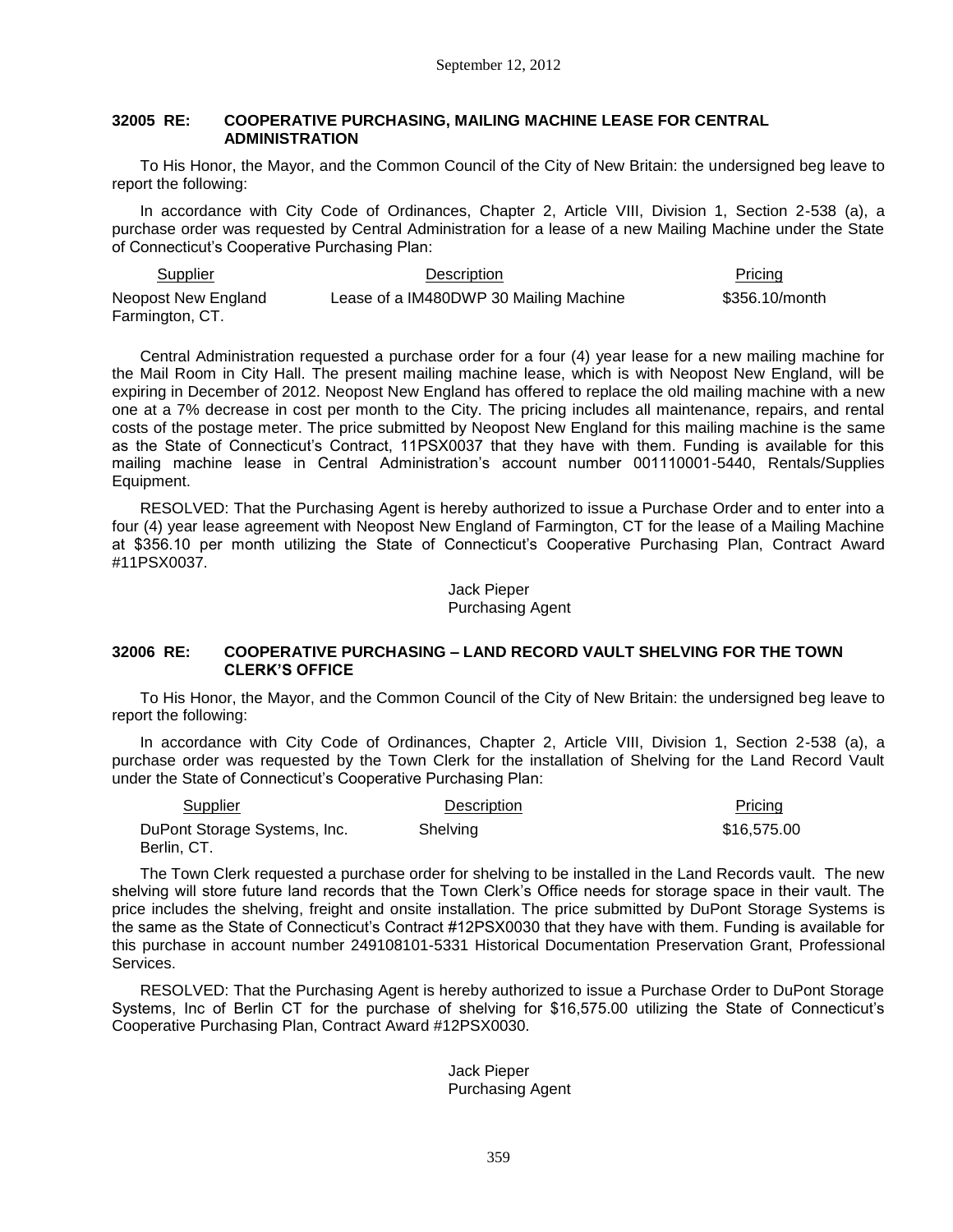# **32007 RE: SECURITY APPLIANCE FIREWALL SYSTEM FOR THE PUBLIC SAFETY TELECOMMUNICATIONS DEPARTMENT**

To His Honor, the Mayor, and the Common Council of the City of New Britain: the undersigned beg leave to report the following:

Public Bid No. 3692 was solicited and received in accordance with the Purchasing Ordinances of the City of New Britain for a Security Appliance Firewall System for the Public Safety Telecommunications Department. Funding for this purchase was approved by the Common Council at their October 13, 2010 meeting, Resolution 31127-2, Appropriation and Bond Authorization for the purchase of various Capital Equipment and is available in the Public Safety Telecommunications Department's account number JL#0041300111-56137, ASA Security Appliance.

Invitations to bid were solicited and the bid was duly advertised in the New Britain Herald newspaper, the City and State of Connecticut's Department of Administration Services websites and mailed to thirteen (13) security appliance firewall system providers. The Purchasing Agent did not receive any letters from the security appliance firewall system providers on the mailing list indicating they could not provide a response to the bid request. The responses received are on file in the Town Clerk's Office.

The bids were reviewed for conformance to specifications by the Director of Public Safety Telecommunications and the Purchasing Agent. Therefore the Director of Public Safety Telecommunications is recommending the bid be awarded to Carousel Industries of Windsor, CT who submitted the lowest bid price for the Security Appliance Firewall System and met all of the bid specifications.

RESOLVED: That the Purchasing Agent be and is hereby authorized to issue a purchase order for \$9,422.00 to Carousel Industries of Windsor, CT for the purchase and installation of a Security Appliance Firewall System for the Public Safety Telecommunications Department per the terms and specifications of Public Bid No. 3692

# Jack Pieper Purchasing Agent

## **32008 RE: EMERGENCY PROCUREMENT REPORT-UPGRADE OF AVAYA S8700 PBX SYSTEM FOR THE PUBLIC SAFETY TELECOMMUNICATIONS DEPT. AND CITY HALL DEPARTMENTS**

To His Honor, the Mayor, and the Common Council of the City of New Britain: the undersigned beg leave to report the following:

Public Bid No. 3694 was solicited and received in accordance with the purchasing ordinances of the City of New Britain for the installation of an upgrade and expansion to the AVAYA S8700 PBX System for the new Police Headquarters and a replacement telephone system for City Hall. Funds are available for this purchase for the new Police Headquarters portion of the system in the bond issued for the new Police Headquarters in account number 0083089203-5740. Funds for the City Hall portion of the system are in capitol equipment account numbers 0040700611-56128 and 0041300111-56139. A portion (\$20,000) of the technical support for the installation of the system in the new police facility will be paid from a grant (federal earmark account #257213101-5740) from the United States Department of Justice. The new system includes telephone services for New Britain Emergency Medical Services, Inc. at both their headquarters and academy locations. The City Hall portion of the system also provides telephone services to the satellite offices at the Water, Public Works, and Health Departments. The new system will offer users seamless access to city departments through a common dialing plan.

Invitations to bid were solicited and the bid was duly advertised in the New Britain Herald newspaper, the City and State of Connecticut's Department of Administration Services websites and mailed to four (4) PBX system providers. The Purchasing Agent did not receive any letters from the PBX System providers on the mailing list indicating they could not provide a response to the bid request. The responses received are on file in the Town Clerk's Office.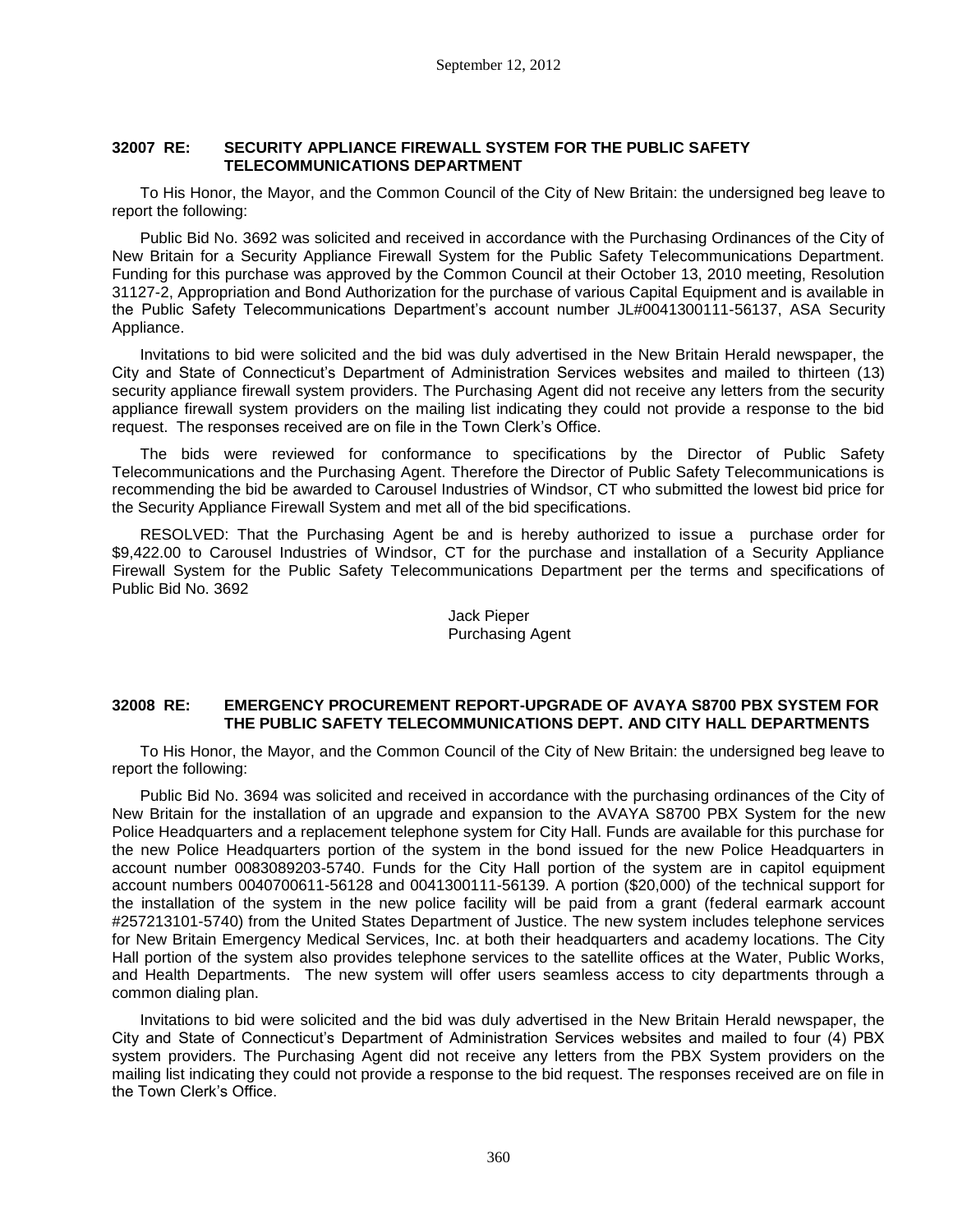| Account          | Name                   | Amount                  | Item                            |
|------------------|------------------------|-------------------------|---------------------------------|
| Expenditure      |                        |                         |                                 |
|                  | Police Building        | 15,000.00               | <b>Prisoner Phones</b>          |
|                  | Police Building        | 191,572.52              | PBX Upgrade ++                  |
|                  | City Hall PBX          | 175,437.00              | New City Hall<br>Gateway/phones |
|                  |                        | 382,009.52              |                                 |
| Revenue          |                        |                         |                                 |
| 257213101-5740   | <b>Federal Earmark</b> | 20,000.00               | <b>Technical Support</b>        |
| 0083089203-5740  | <b>Facility Bond</b>   | 171,572.52              | Downes Contract                 |
| 0083089203-5741  | <b>Facility Bond</b>   | 15,000.00               | Contingency                     |
| 0040700611-56128 | Capital equipment      | 115,437.00              | <b>IT VOIP PBX</b>              |
| 0041300111-56139 | Capital equipment      | 60,000.00<br>382,009.52 | Avaya Gateway City Hall         |

The bids were reviewed for conformance to specifications by the Director of Public Safety Telecommunications and the Purchasing Agent. The Director of Public Safety Telecommunications is recommending the bid be awarded to Carousel Industries of Windsor, CT who submitted the lowest bid price and met all of the bid specifications. The bid results have also been presented to the leadership of the Police Station Building Committee. They have endorsed the recommendation to award the bid for the upgraded PBX system for the new Police Headquarters and City Hall to Carousel Industries of Windsor, CT. Because the Police Headquarters Building Board approved of the award and of the purchase of the AVAYAS8700 PBX System for the Police Department, the Mayor, under his executive authority, approved a purchase order. This purchase order was required so that the upgraded PBX system could be delivered, tested and installed concurrent with the opening of the new Police Headquarters.

The City Hall component will be installed in January of 2013.

Jack Pieper Purchasing Agent

## **32009 RE: MULTI-MONITOR VIDEO ADAPTERS AND RELATED EQUIPMENT FOR THE PUBLIC SAFETY TELECOMMUNICATIONS DEPARTMENT**

To His Honor, the Mayor, and the Common Council of the City of New Britain: the undersigned beg leave to report the following:

Public Bid No. 3693 was solicited and received in accordance with the Purchasing Ordinances of the City of New Britain for Multi-Monitor Video Adapters and Related Equipment at the new Police Headquarters for the Public Safety Telecommunications Department. Funds are available for this purchase within the Public Safety Telecommunications Department's account number, 257213101-5740, Federal Earmark, United States Department of Justice. The devices will be used to support multiple video monitors at each dispatch position.

Invitations to bid were solicited and the bid was duly advertised in the New Britain Herald newspaper, the City and State of Connecticut's Department of Administration Services websites and mailed to nine (9) computer equipment providers. The Purchasing Agent did not receive any letters from the computer equipment providers on the mailing list indicating they could not provide a response to the bid request. The responses received are on file in the Town Clerk's Office.

The bids were reviewed for conformance to specifications by the Director of Public Safety Telecommunications and the Purchasing Agent. Therefore the Director of Public Safety Telecommunications is recommending the bid be awarded to American Computer Company of San Antonio, TX who submitted the lowest bid price and met all of the bid specifications for the Multi-Monitor Video Adapters and Related Equipment.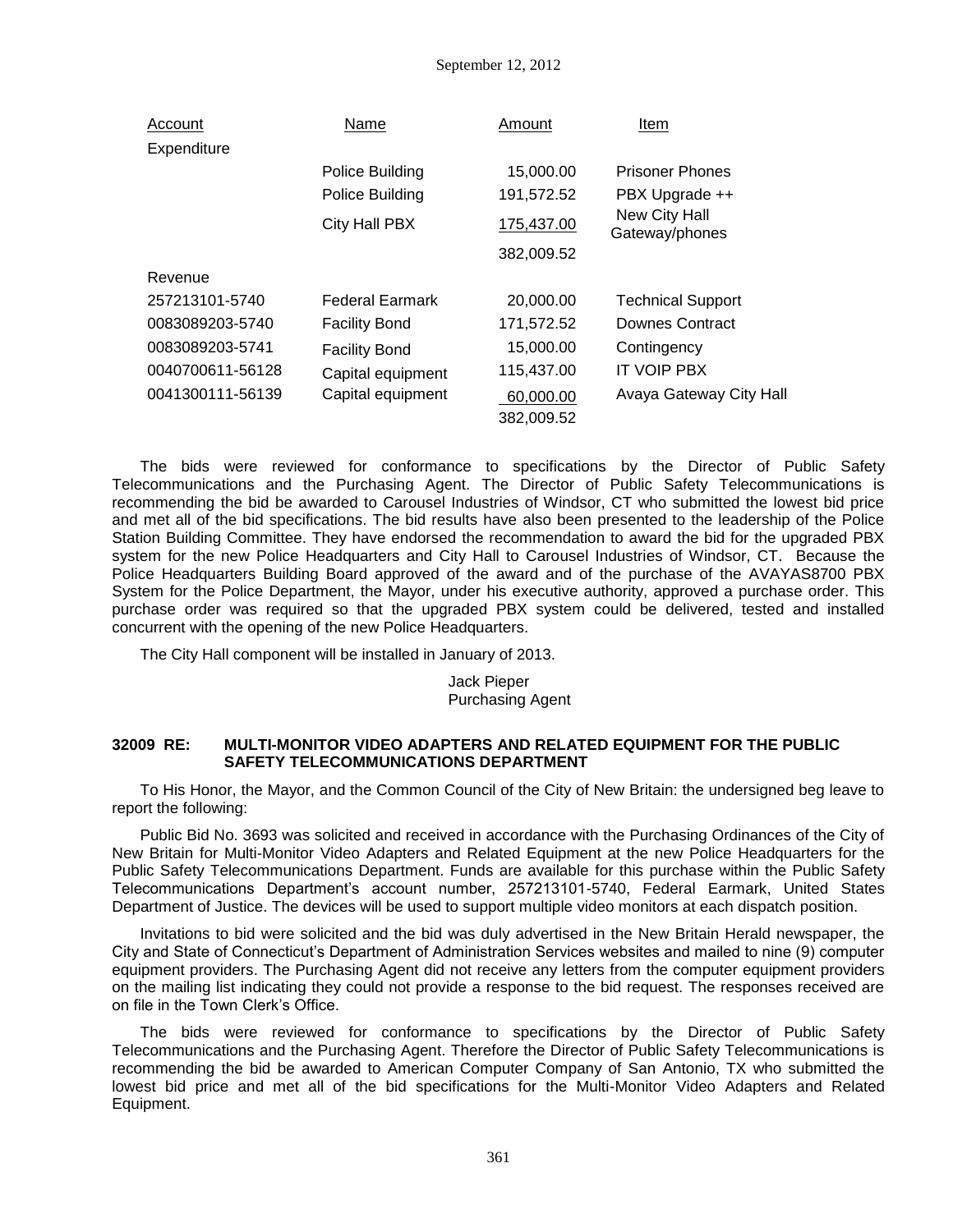#### September 12, 2012

RESOLVED: That the Purchasing Agent be and is hereby authorized to issue a purchase order for \$5,103.00 to American Computer Company of San Antonio, TX for the purchase of Multi-Monitor Video Adapters and Related Equipment for the New Police Headquarters per the terms and specifications of Public Bid No. 3693.

> Jack Pieper Purchasing Agent

#### **32010 RE: CRACK SEALING OF BITUMINOUS PAVEMENT OF VARIOUS CITY STREETS – PUBLIC WORKS DEPT.**

To His Honor, the Mayor, and the Common Council of the City of New Britain: the undersigned beg leave to report the following:

Public Bid No. 3688 was solicited and received in accordance with the Purchasing Ordinances of the City of New Britain for the Crack Sealing of Bituminous Pavement of Various City Streets for the Public Works Department. Funding is available for this purchase within the Public Works Department's account number 0082950302-5454, Capital Projects, Street Infrastructure Rehab.

Invitations to bid were solicited and the bid was duly advertised in the New Britain Herald Newspaper, the City and State of Connecticut's Department of Administration Services websites and mailed to fourteen (14) Paving Companies. The Purchasing Agent did not receive any letters from the Paving Companies on the mailing list indicating they could not provide a response to the bid request. The responses received are on file in the Town Clerk's Office.

The bids were reviewed for conformance to specifications by the Public Works Administration and the Purchasing Agent. Costello Industries, Inc of Newington, CT was within 5% of the lowest bidder's price for Crack Sealing of section #1 who was outside of the State Of Connecticut. Because of this, Costello Industries, Inc. had the right to lower their price per City Ordinance Section 2-578, Item 10. The Purchasing Agent talked to Costello Industries, Inc. They indicated that they would not lower their price to match that of the lowest bid submitted by an out of state bidder. Therefore the Public Works Director is recommending that the bid be awarded to, AnnSeal, Inc of Johnson City, NY for Section #1 and Section #3 and to Axtell's Inc of Jermyn, PA for Section #2 who submitted the lowest responsible bids and meet all of the bid specifications.

RESOLVED: That the Purchasing Agent is hereby authorized to enter into a contract and issue a purchase order for \$110,877.20 for section #1 and section #3 with AnnSeal, Inc of Johnson City, NY and \$61,312.50 for section #2 with Axtell's, Inc of Jermyn, PA for Crack Sealing of Bituminous Pavement of Various City Streets for the Public Works Department per the terms and specifications of Public Bid No. 3688

> Jack Pieper Purchasing Agent

#### **32011 RE: UNLEADED GASOLINE – PUBLIC WORKS**

To His Honor, the Mayor, and the Common Council of the City of New Britain: the undersigned beg leave to report the following:

Public Bid No. 3680 was solicited and received in accordance with the Purchasing Ordinances of the City of New Britain for Unleaded Gasoline for the Public Works Department. Funding is available for this purchase within the Public Works Department's Account Number 001315006-5624, General Fund, Gasoline/Oil/Grease.

Invitations to bid were solicited and the bid was duly advertised in the New Britain Herald Newspaper, the City and State of Connecticut's Department of Administration Services websites and mailed to eighteen (18) Unleaded Gas Supplier Companies. The Purchasing Agent did not receive any letters from an Unleaded Gas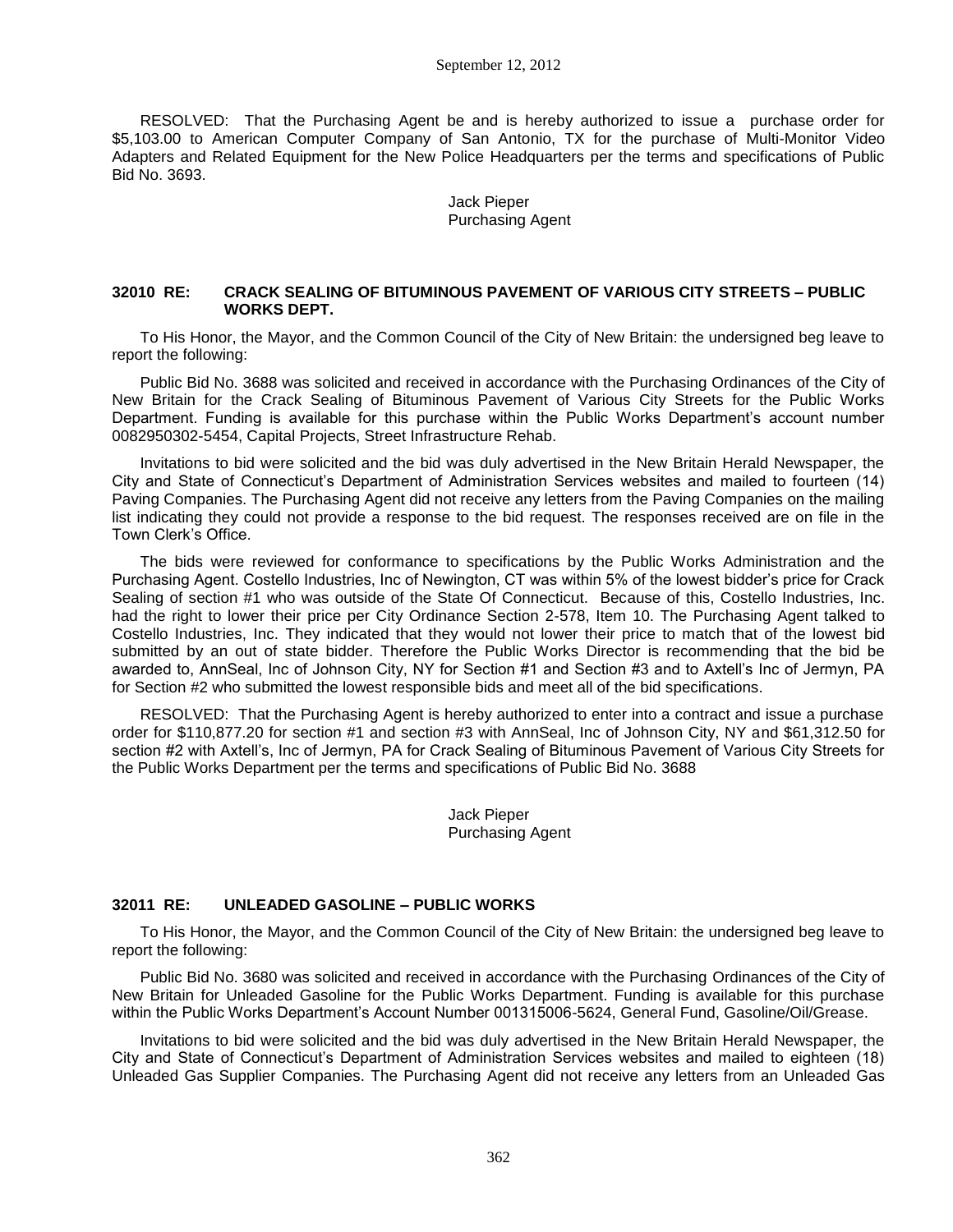Supplier Companies on the mailing list who indicated they could not provide a response to the bid request. The responses received are on file in the Town Clerk's Office.

The bids were reviewed for conformance to specifications by the Public Works Director and the Purchasing Agent. Therefore the Director of Public Works is recommending that the Bid for 87 Octane Unleaded Gasoline at a fixed cost be awarded to East River Energy of Guilford, CT who has submitted the lowest price per gallon. East River Energy is the City's current supplier of unleaded gasoline. Because of the volatility of the energy market, per Resolution 31880, the Purchasing Agent was able to lock in the price and awarded the bid to East River Energy of Guilford, CT at a fixed price of \$2.9422 per gallon plus taxes for the 87 Octane Unleaded Gasoline from September 1, 2012 to August 31, 2013.

> Jack Pieper Purchasing Agent

#### **32013 RE: MAINTENANCE AND REPAIR OF ELEVATORS LOCATED IN VARIOUS CITY LOCATIONS FOR THE PROPERTY MANAGEMENT DEPT.**

To His Honor, the Mayor, and the Common Council of the City of New Britain: the undersigned beg leave to report the following:

Public Bid No. 3672 was solicited and received in accordance with the Purchasing Ordinances of the City of New Britain for the Maintenance and Repairs of Elevators located in various City locations and the Modernization of Elevators at the Badolato and Szczesney Parking Garages for the Department of Property Management. Funding is available for the Maintenance and Repairs in the Department of Property Management's Building Grounds, Maintenance and Repairs Account Numbers, 001316002-5435, City Hall, 001316003-5435, Police Headquarters 001316008-5435, Liberty Square Parking Garage 001316009-5435 Bank Street Parking Garage and 001316010-5435, Washington Street Parking Garage. Funding for the Modernization at the Badolato and Szczesney Parking is the Department of Property Management's account number 0082955902-5454, Capital Projects, Garage Rehabilitation.

Invitations to bid were solicited and the bid was duly advertised in the New Britain Herald Newspaper, the City and State of Connecticut's Department of Administration Services websites and mailed to twelve (12) Elevator Companies. The Purchasing Agent did not receive any letters from the Elevator Companies on the mailing list indicating they could not provide a response to the bid request. The responses received are on file in the Town Clerk's Office.

The bids were reviewed for conformance to specifications by the Superintendent of Property Management, the On-Call Engineering firm responsible for the Modernization of Elevators at the Badolato and Szczesney Parking Garages and the Purchasing Agent. New England Elevator who submitted the lowest bid for the Maintenance, Repairs and Modernization Project has been in business a short period of time and has very limited resources, which includes personnel and references. In a meeting with them they indicated that they have no elevator technicians and only hire them on an as need bases. They would not be able to provide the needed services or repairs to the elevators if they failed in a timely manner as indicated in the bid specifications. They also could not provide any references of other municipalities that they provided this service to. Therefore the Superintendent of Property Management is recommending that the bid be awarded to Otis Elevator Company of East Hartford. who provided the most responsible bid and meet all of the bid specifications. Otis Elevator Company has been in business a long time and has offices throughout the United States.

RESOLVED: That the Purchasing Agent be and is hereby authorized to enter into a contract and issue a purchase order to Otis Elevator Company of East Hartford, CT for the Maintenance and Repairs of Elevators located at various City locations for a period from September 1, 2012 to August 31, 2015 at monthly rate of \$2,800.00 per month for City Buildings, a quarterly rate of \$225.00 for various Park locations, and \$185,000.00 for the Modernization of the Elevators at the Badolato and Szczesney Parking Garages per the terms and conditions and specifications of Public Bid No. 3672.

> Jack Pieper Purchasing Agent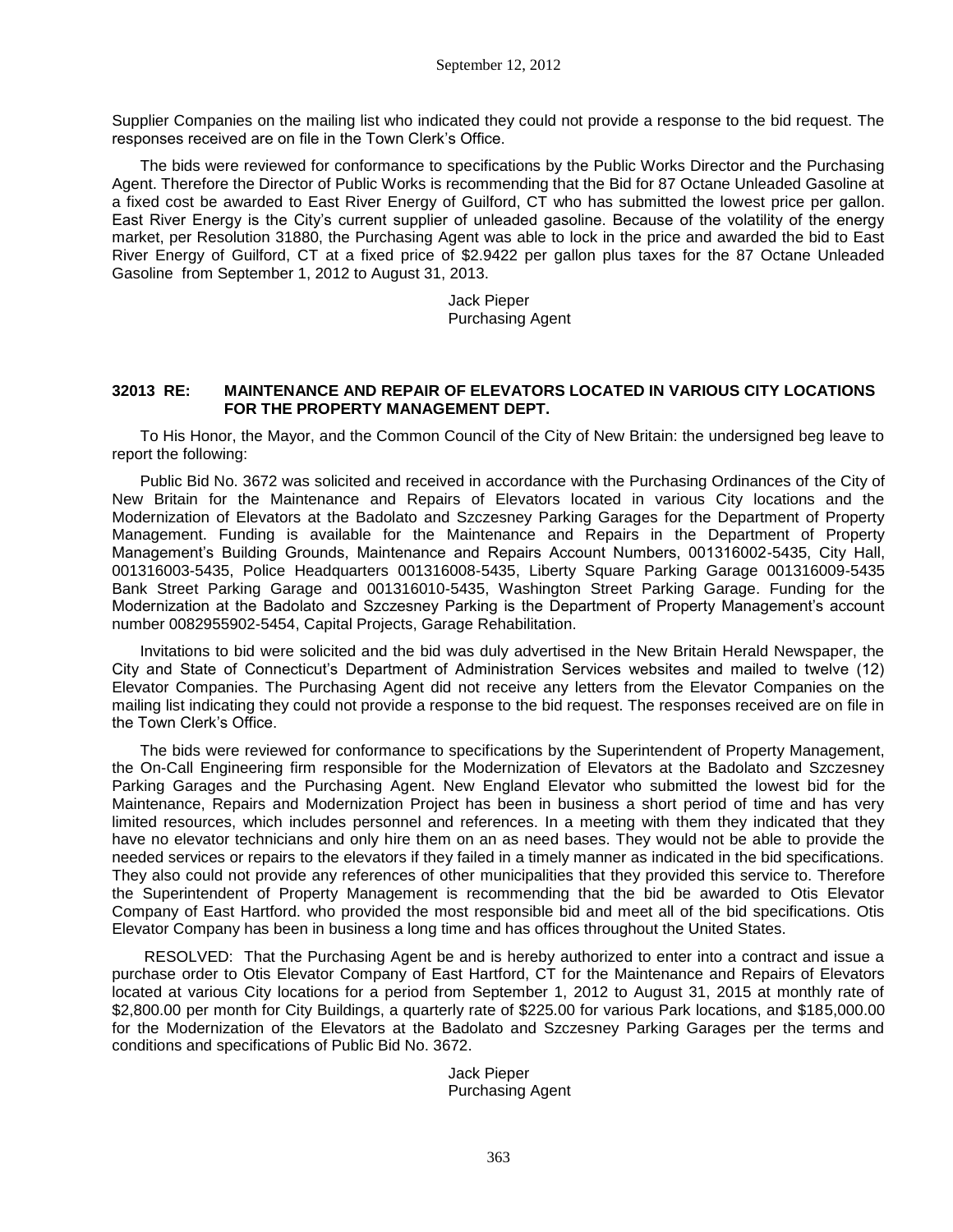# **32014 RE: RENTAL OF CONSTRUCTION EQUIPMENT FOR THE PUBLIC WORKS DEPARTMENT**

To His Honor, the Mayor, and the Common Council of the City of New Britain: the undersigned beg leave to report the following:

Public Bid No. 3676 was solicited and received in accordance with the Purchasing Ordinances of the City of New Britain for the Rental of Construction Equipment for a (2) two year period on an as-needed basis by the Public Works Department. Funding is available for this purchase within the Public Works Department's Street, Sanitation and Sewer Divisions account numbers 001315005-5440, 00135004-5440, 208315101-5440 General Fund and Sewer Fund, Equipment Rental.

Invitations to bid were solicited and the bid was duly advertised in the New Britain Herald Newspaper, the City and State of Connecticut's Department of Administration Services websites and mailed to forty-two (42) Construction or Equipment Rental Companies. The Purchasing Agent did not receive any letters from the Construction or Equipment Companies on the mailing list indicating they could not provide a response to the bid request. The responses received are on file in the Town Clerk's Office.

The bids were reviewed for conformance to specifications by the Public Works Administration and the Purchasing Agent. Therefore the Public Works Director is recommending that the bid be awarded to, Hertz of North Haven, CT, East PBE, Inc, of Newington, CT, Garrity Asphalt of Bloomfield, CT, Able Tool & Equipment of South Windsor, CT, and Trash Away, Inc of New Britain, CT who were the lowest bidders for the rental of various construction equipment.

RESOLVED: That the Purchasing Agent is hereby authorized to issue purchase orders when the rental of Construction Equipment is needed to the following companies, Hertz of North Haven, CT, East PBE, Inc, of Newington, CT, Garrity Asphalt of Bloomfield, CT, Able Tool & Equipment of South Windsor, CT, and Trash Away, Inc of New Britain, CT per the prices that are high-lighted on the attachment to provide for the Public Works Department's annual rental of construction equipment on an as–needed basis from September 15, 2012 to September 14, 2014 per the terms and specifications of Public Bid No. 3676

> Jack Pieper Purchasing Agent

# **32015 RE: NEW 4 X 4 PICKUP TRUCK FOR THE NEW BRITAIN EMS**

To His Honor, the Mayor, and the Common Council of the City of New Britain: the undersigned beg leave to report the following:

Public Bid No. 3689 was solicited and received in accordance with the Purchasing Ordinances of the City of New Britain for the purchase of a new 4x4 Pickup Truck for the New Britain EMS. The funding for this purchase was approved by the Common Council at their October 13, 2010 meeting, Resolution # 31127-2, Appropriation and Bond Authorization for the purchase of various Capital Equipment and is available in the New Britain EMS's account number, JL#0048100311-56140, Non-transporting EMS Response Unit.

Invitations to bid were solicited and the bid was duly advertised in the New Britain Herald Newspaper, the City and State of Connecticut's Department of Administration Services websites and mailed to fifteen (15) Truck Dealers. The Purchasing Agent did not receive any letters from the Truck Dealers on the mailing list who indicated that they could not respond to the bid request. The responses received are on file in the Town Clerk's Office.

The bids were reviewed for conformance to specifications by Alex Morisano, the Captain of Operations for the New Britain EMS and the Purchasing Agent. Therefore Alex Morisano is recommending the bid be awarded to Interstate Ford of Hartford, CT who submitted the lowest responsible bid and met all of the bid specifications for the new 4x4 Pickup Truck. The bid results were presented to the New Britain EMS's board at their September 05, 2012 meeting. At this meeting they approved the Captain of Operation's recommendation to purchase the new 4x4 Pickup Truck from Interstate Ford of Hartford, CT.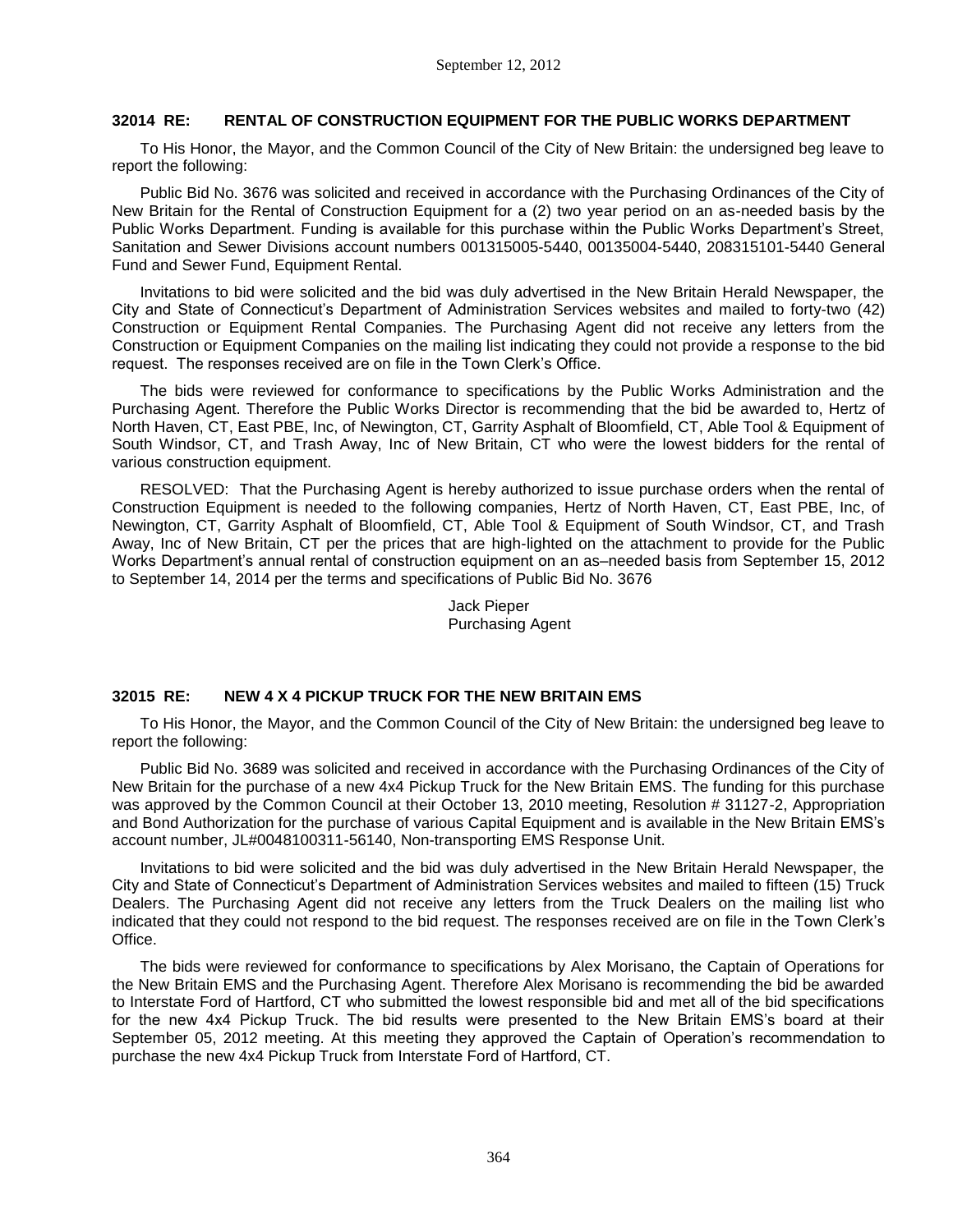RESOLVED: That the Purchasing Agent is hereby authorized to issue a Purchase Order to Interstate Ford of Hartford, CT for the Purchase of a new 4x4 Pickup Truck for \$30,933.00 for the New Britain EMS per the terms and specifications of Public Bid No. 3689.

> Jack Pieper Purchasing Agent

## **32016 RE: EMERGENCY LIGHTING AND MISCELLANEOUS EQUIPMENT FOR THE 4X4 PICKUP TRUCK FOR NEW BRITAIN EMS**

To His Honor, the Mayor, and the Common Council of the City of New Britain: the undersigned beg leave to report the following:

Public Bid No. 3690 was solicited and received in accordance with the Purchasing Ordinances of the City of New Britain for the purchase of Emergency Lighting and Miscellaneous Equipment for a new Pickup Truck for the New Britain EMS. The funding for this purchase was approved by the Common Council at their October 13, 2010 meeting, Resolution # 31127-2, Appropriation and Bond Authorization for the purchase of various Capital Equipment and is available in the New Britain EMS's account number, JL#0048100311-56140, Non-transporting EMS Response Unit.

Invitations to bid were solicited and the bid was duly advertised in the New Britain Herald Newspaper, the City and State of Connecticut's Department of Administration Services websites and mailed to five (5) Emergency Vehicle Equipment Companies. The Purchasing Agent did not receive any letters from the Emergency Vehicle Equipment Companies on the mailing list who indicated that they could not respond to the bid request. The responses received are on file in the Town Clerk's Office.

The bids were reviewed for conformance to specifications by the New Britain EMS Administration and the Purchasing Agent. Therefore the Captain of Operations, Alex Morisano, is recommending the bid be awarded to MHQ of West Hartford, CT. who met all of the bid specifications and submitted the lowest responsible bid for the Emergency Lighting and Miscellaneous Equipment for the new Pickup Truck. The bid results were presented to the New Britain EMS's board at their September 05, 2012 meeting. At this meeting they approved the Captain of Operations' recommendation to purchase the Emergency Lighting and Miscellaneous Equipment for the new Pickup Truck from MHQ of West Hartford, CT.

RESOLVED: That the Purchasing Agent is hereby authorized to issue a Purchase Order to MHQ of West Hartford, CT. for the Purchase of an Emergency Lighting and Miscellaneous Equipment for the new Pickup Truck for \$9,728.89 for the New Britain EMS per the terms and specifications of Public Bid No. 3690.

> Jack Pieper Purchasing Agent

# **32017 RE: REPAIRS AND PREVENTIVE MAINTENANCE TO THE SZCZEZNY PARKING GARAGE**

To His Honor, the Mayor, and the Common Council of the City of New Britain: the undersigned beg leave to report the following:

Public Bid No. 3629 was solicited and received in accordance with the Purchasing Ordinances of the City of New Britain for Repairs and Preventative Maintenance to the Szczesny Parking Garage. Funding is available for this purchase within the Department of Property Management's account number 0082955902-5454, Capital Projects, Garage Rehabilitation, Szczesny Parking Garage.

Invitations to bid were solicited and the bid was duly advertised in the New Britain Herald Newspaper, the City and State of Connecticut's Department of Administration Services websites and mailed to thirty-eight (38) Building Contractors. The Purchasing Agent did not receive any letters from the Building Contractors on the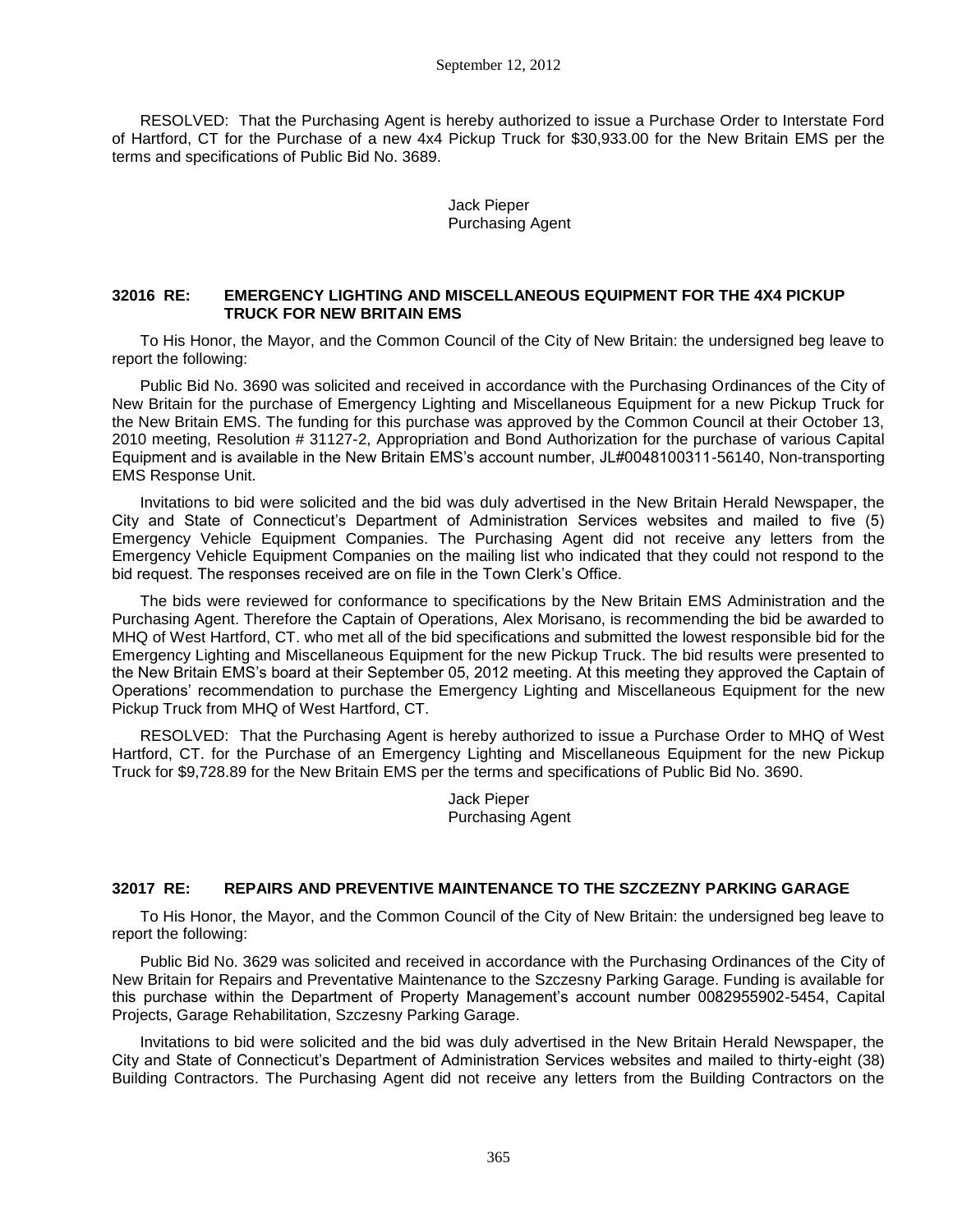mailing list who indicated they could not respond to the bid request. The response received is on file in the Town Clerk's Office.

The bid was reviewed for conformance to specifications by the Superintendent of Property Management, the City's On-call Engineering Company associated with this project and the Purchasing Agent. The parking garage will be utilized to park police and other vehicles once the new Police Headquarters is completed in November and is in need of repairs. The only bid received was over budget for this project. The Superintendent of Property Management and the On-call Engineering Company reviewed and determined that some repairs in the bid specifications were not needed at this time. By eliminating these line items the bid price submitted by the only bidder was lowered to be within budget for this project. Frank Cappasso and Sons of Northford, CT who submitted the only bid was in agreement that some of the repairs were not needed and the line items could be eliminated to lower the cost of the project. Frank Cappasso and Sons was awarded the bid to conduct the Façade Repairs, Bid 3627, to the garage which they are conducting now. They will be able to conduct both repair projects together. Therefore the Superintendent of Property Management has recommended that the bid be awarded to Frank Cappasso and Sons of Northford, CT who submitted the only responsible bid and met all of the bid specifications.

RESOLVED: That the Purchasing Agent is hereby authorized to enter into a contract with and issue a Purchase Order for \$3,500,000.00 to Frank Cappasso and Sons of Northford CT for the Repairs and Preventative Maintenance to the Szczesny Parking Garage per the terms, conditions and specifications of Public Bid No 3629.

> Jack Pieper Purchasing Agent

# **32018 RE: EMERGENCY PURCHASE ORDER – VIDEO WALL FOR THE PUBLIC SAFETY TELECOMMUNICATIONS DEPARTMENT**

To His Honor, the Mayor, and the Common Council of the City of New Britain: the undersigned beg leave to report the following:

The Public Safety Telecommunications Department was in need of a Video Wall to be installed in one of the conference rooms in the new Police Headquarters. The Video Wall will help with training of police officers as well as being utilized for criminal investigation and meetings. Downes Construction Company, who is responsible for the building of the new Police Headquarters, put out a bid for the Video Wall. The responses were received as indicated below. Only three (3) bids were received.

| Company / Location                        | <b>Bid Price</b> |
|-------------------------------------------|------------------|
| Vision Point LLC/Newington, CT.           | \$351,983.52     |
| Cinemassive/Atlanta GA.                   | \$330,852.20     |
| North America Theatrix LTD/Waterbury, CT. | \$456,628.17     |

The bids were reviewed for conformance to bid specifications and references were called by the Director of Public Safety Telecommunications and Police Department. The Connecticut National Guard who has a Video Wall from Cinemassive, the low bidder, indicated that their processor was very difficult to work, it was not very strong and that they were not practically responsive in programming or other technical support. The next low bidder, VisionPoint, is a local vendor and the Video Wall products that they submitted a bid for was based on respected national companies. Since VisionPoint is local, they will also be able to provide on-site service if needed in a matter of hours not days. So it was recommended that the bid be awarded to VisionPoint of Newington, CT. The bid results were also presented to the Police Headquarters Building Board. At their meeting they approved the Director of Public Safety Telecommunications recommendations for the purchase of the Video Wall from Vision Point of Newington, CT. Because the Police Headquarters Building Board approved of the award and of the purchase of the Video Wall from Vision Point, the Mayor, under his executive authority, approved a purchase order. A purchase order needed to be issued so that the Video Wall could be ordered by Vision Point and be delivered and installed before the completion of the new Police Headquarters. Funds are available for this purchase in the bond issued for the new Police Headquarters but under the Public Safety Telecommunications Department's portion of the bond in account number 0083089203-5740, New Police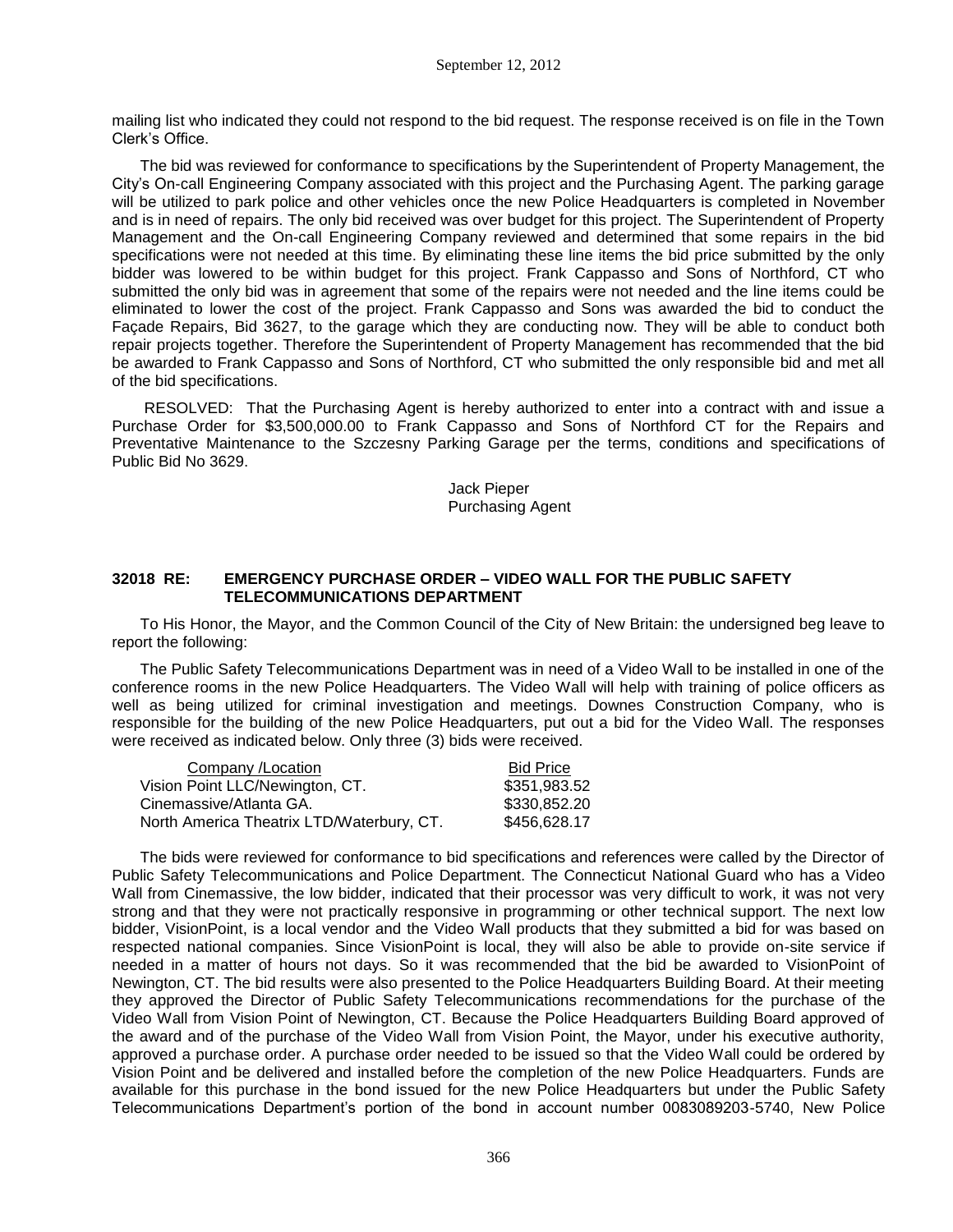Headquarters PSTC, Other Miscellaneous Equipment. This purchase is outside of the scope of the Downes Construction professional services with building the new Police Headquarters Building.

> Jack Pieper Purchasing Agent

# **BOARD OF POLICE COMMISSIONERS**

# **31790-1 RE: "NO THRU TRUCKS" SIGNS ON ENTRANCES TO RUSSWIN ROAD**

To His Honor, the Mayor, and the Common Council of the City of New Britain: the undersigned beg leave to report the following:

The Traffic Safety Bureau supervisor reports that a "No Trucks" prohibition would make it illegal for any truck to use the street, regardless of purpose. For example a residential oil delivery truck on this street would become an illegal use of the road. A "No Thru Trucks" sign is more appropriate, but is generally unenforceable. By definition, a through truck is one that passes through a town without an origin or destination in that town. Some voluntary compliance may be gained by posting signs.

The Board voted to have "No Thru Trucks" signs posted at the lower and upper entrances to Russwin Road.

Jack W. Ferguson II Clerk of the Board

# **31791-1 RE: REQUEST FOR "STOP" SIGN AT THE INTERSECTION OF LINCOLN STREET AND GARDEN STREET.**

To His Honor, the Mayor, and the Common Council of the City of New Britain: the undersigned beg leave to report the following:

Traffic Safety Bureau personnel reviewed this intersection and found that Garden Street has a "STOP" sign, but Lincoln Street does not. Lincoln Street is the major roadway, clear sightlines exist and there have been no reported accidents in this intersection in the last three years. No "STOP" sign is warranted. As for the speeding and drag racing complaint, increased speed enforcement will be conducted as resources allow.

The Board voted to deny this request for a "STOP" sign to be placed at the intersection of Lincoln Street and Garden Street.

> Jack W. Ferguson II Clerk of the Board

## **31822-1 RE: "HANDICAP PARKING" SIGN ON CLINIC DRIVE NEAR CANDLEWOOD APARTMENT**

To His Honor, the Mayor, and the Common Council of the City of New Britain: the undersigned beg leave to report the following:

The Traffic Safety Bureau consulted with the City Engineer for her opinion on this request. She cautioned that erecting such a sign by the City carries with it the requirement to make the area compliant with ADA Handicapped regulations. No wheelchair ramp or other accessibility measures are in place at this address to assist physically challenged persons to safely enter and exit vehicles or the roadway. The Traffic Safety Bureau recommends this request be denied.

The Board voted to deny this request to install a "Handicap Parking" sign on Clinic Drive in front of or near Apt. #123 of the Candlewood Apartments.

> Jack W. Ferguson II Clerk of the Board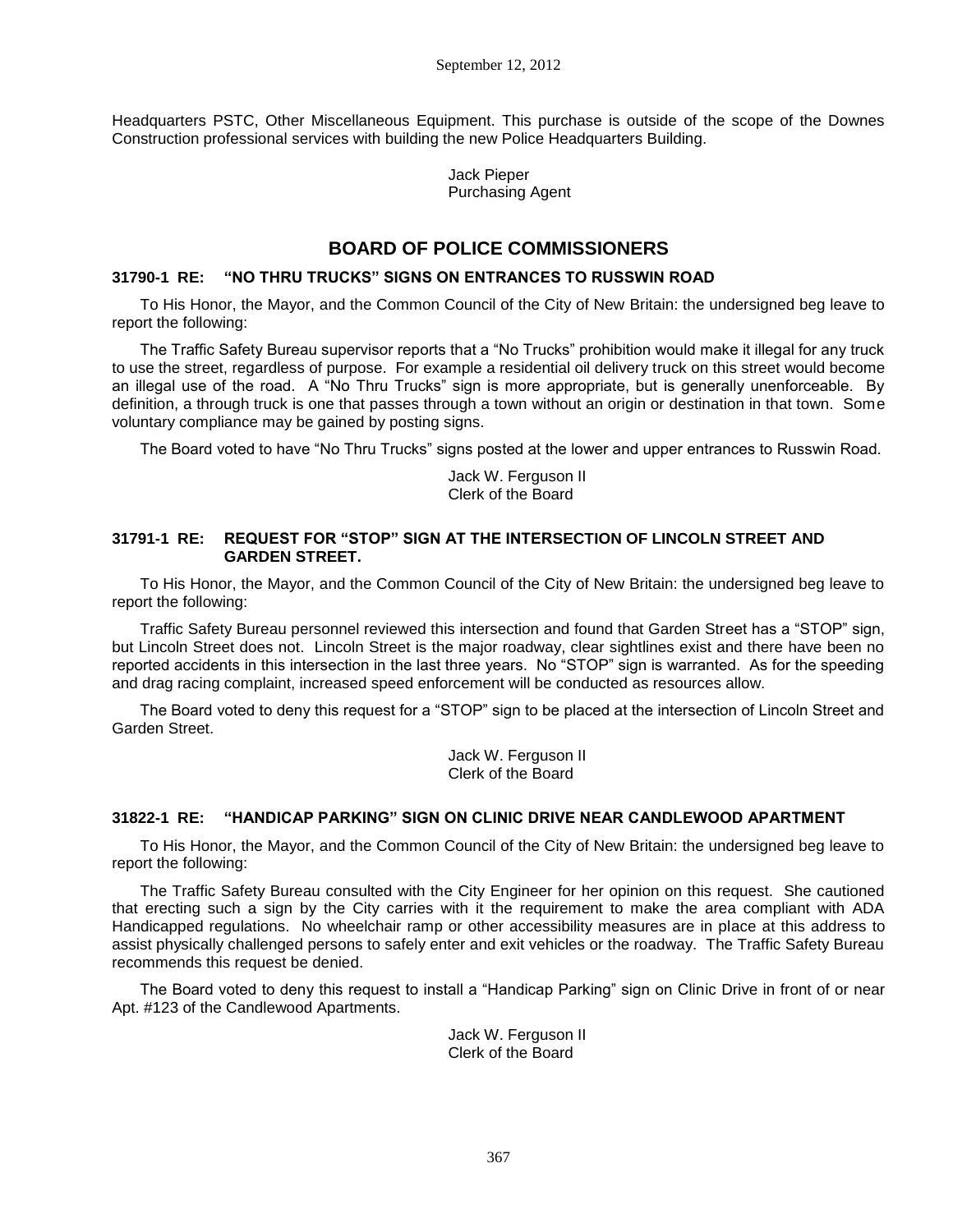# **31892-1 RE: EXCESSIVE SPEEDING ON GLEN STREET BETWEEN MONROE AND BUELL STREET**

To His Honor, the Mayor, and the Common Council of the City of New Britain: the undersigned beg leave to report the following:

Traffic Safety Bureau personnel will increase speed enforcement as resources allow. No formal action by the Board is required.

> Jack W. Ferguson II Clerk of the Board

# **31891-1 RE: "NO PARKING" SIGNS ON THE SOUTH SIDE OF RUSSWIN ROAD OPPOSITE OVERHILL AVENUE**

To His Honor, the Mayor, and the Common Council of the City of New Britain: the undersigned beg leave to report the following:

The Acting City Engineer and Traffic Safety Bureau personnel reviewed this request to install "No Parking" signs on the south side of Russwin Road opposite Overhill Avenue. Parking is currently allowed on the south side of the street. Access to private driveways is not blocked by parked vehicles, roadway width is sufficient to allow parking, vehicle traffic on this street is minimal and there is no accident history for the area. A center stripe on Russwin Road would give traffic a reference point as vehicles round the curve. The Acting City Engineer and Traffic Supervisor recommended this request be denied.

The Board voted to deny this petition to install "No Parking" signs on the south side of Russwin Road opposite Overhill Avenue. A new center stripe will be added as soon as possible

> Jack W. Ferguson II Clerk of the Board

# **31916-2 RE: INSTALLATION OF GUARD RAIL IN FRONT OF 793 EAST STREET**

To His Honor, the Mayor, and the Common Council of the City of New Britain: the undersigned beg leave to report the following:

This petition has been referred to the Public Works Department for review and action. Installation of guardrails falls under their authority and supervision. The Police Board takes no action on this petition.

> Jack W. Ferguson II Clerk of the Board

## **31917-2 RE: SPEED BUMPS ON PORTION OF COMMONWEALTH AVE**

To His Honor, the Mayor, and the Common Council of the City of New Britain: the undersigned beg leave to report the following:

Traffic Safety Bureau personnel will conduct a speed survey of this area. Once accurate data has been obtained, it can be determined if a speeding problem exists. If so, the Acting City Engineer will be consulted as to the appropriate traffic calming measures to employ.

The Board voted to await the results of the speed survey and recommendations of the Acting City Engineer and the Traffic Safety supervisor.

> Jack W. Ferguson II Clerk of the Board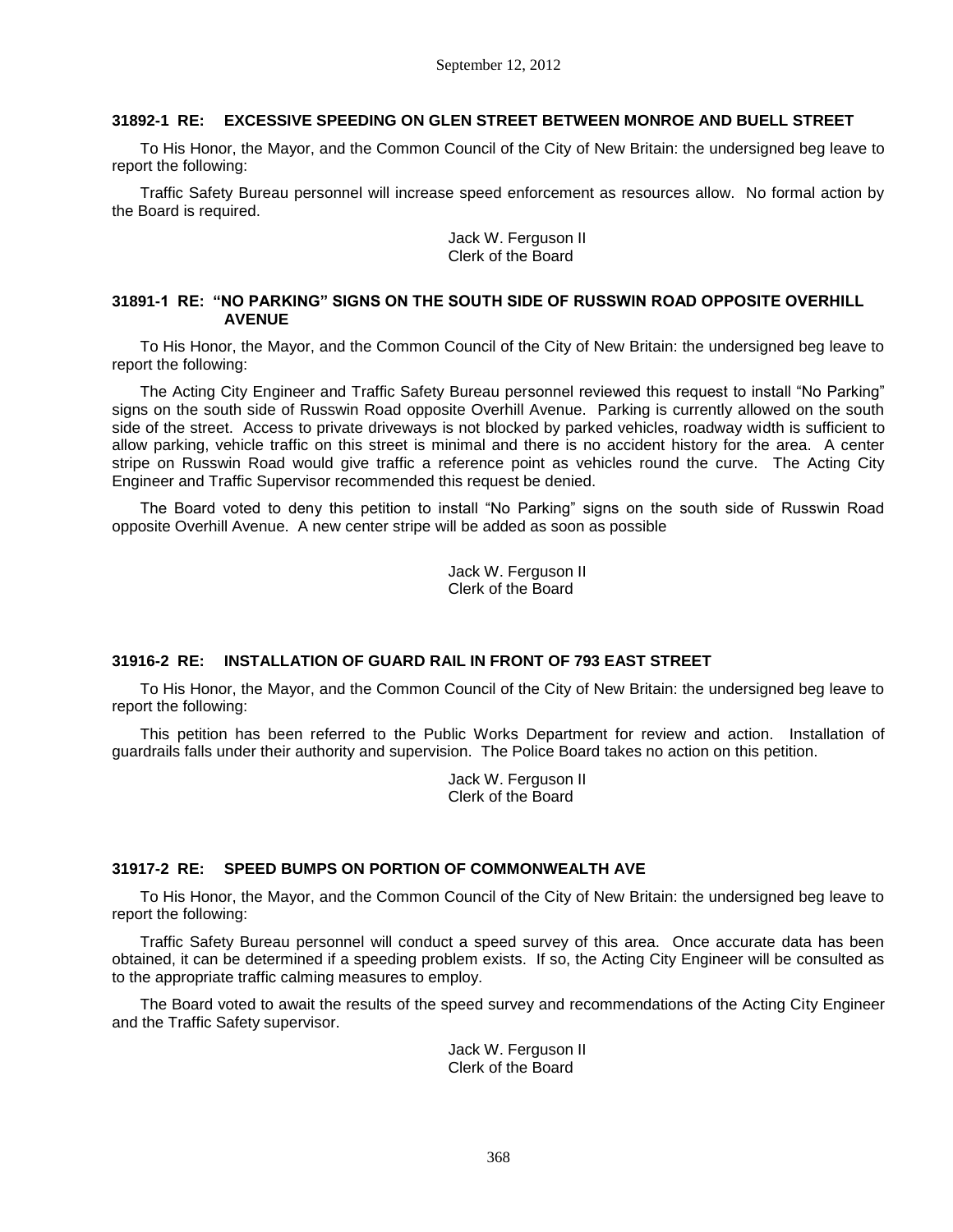# **31918-1 RE: SPEEDING ON ALEXANDER ROAD**

To His Honor, the Mayor, and the Common Council of the City of New Britain: the undersigned beg leave to report the following:

The Traffic Safety supervisor will have officer conduct speed enforcement at various times of day/day of the week as police resources allow in an attempt to increase compliance with the speed limits.

No formal Police Board action is required.

Jack W. Ferguson II Clerk of the Board

# **31919-1 RE: "NO TRUCKS" SIGN ON WYNOLA AVENUE**

To His Honor, the Mayor, and the Common Council of the City of New Britain: the undersigned beg leave to report the following:

The Traffic Safety Bureau supervisor reports that a "No Trucks" prohibition would make it illegal for any truck to use the street, regardless of purpose. For example a residential oil delivery truck on this street would become an illegal use of the road. A "No Thru Trucks" sign is more appropriate, but is generally unenforceable. By definition, a through truck is one that passes through a town without an origin or destination in that town. Some voluntary compliance may be gained by posting signs. Wynola Avenue is a low volume residential street with no commercial businesses and not a cut-through street from either direction. Truck traffic is very minimal on Wynola Avenue.

The Board voted to deny this request for signs banning all trucks from this street.

Jack W. Ferguson II Clerk of the Board

# **31956-1 RE: "NO OUTLET" SIGN AT THE CORNER OF WALSH STREET AND RACKLIFFE DRIVE**

To His Honor, the Mayor, and the Common Council of the City of New Britain: the undersigned beg leave to report the following:

The Traffic Safety Bureau supervisor reviewed the intersection and its current signage. There is no outlet from Rackliffe Drive once traffic passes the intersection of Walsh Street. Rackliffe Drive is a low volume residential street. Rackliffe Drive meets the Manual on Uniform Traffic Control Devices definition of a no outlet street. A warning sign is permissible.

The Board voted to approve this request to install a "No Outlet" sign at the corner of Walsh Street and Rackliffe Drive.

> Jack W. Ferguson II Clerk of the Board

## **31958-1 RE: "STOP" SIGNS ON NORTH ST. AT THE INTERSECTION OF NORTH STREET AND SPRING STREET**

To His Honor, the Mayor, and the Common Council of the City of New Britain: the undersigned beg leave to report the following:

The Traffic Safety Bureau supervisor reviewed the intersection and found that traffic on Spring Street is governed by a stop sign for northbound traffic and North Street is not controlled. A speed survey was conducted on North Street near this intersection in both directions. The survey found speed not to be a problem. However, officers noted a high volume of bicycle and pedestrian traffic in the area.

A painted crosswalk exists at the intersection of North Street and Spring Street. Pedestrian safety would be improved by installation of a "Stop" sign at this intersection. Additional pedestrian warning signs have been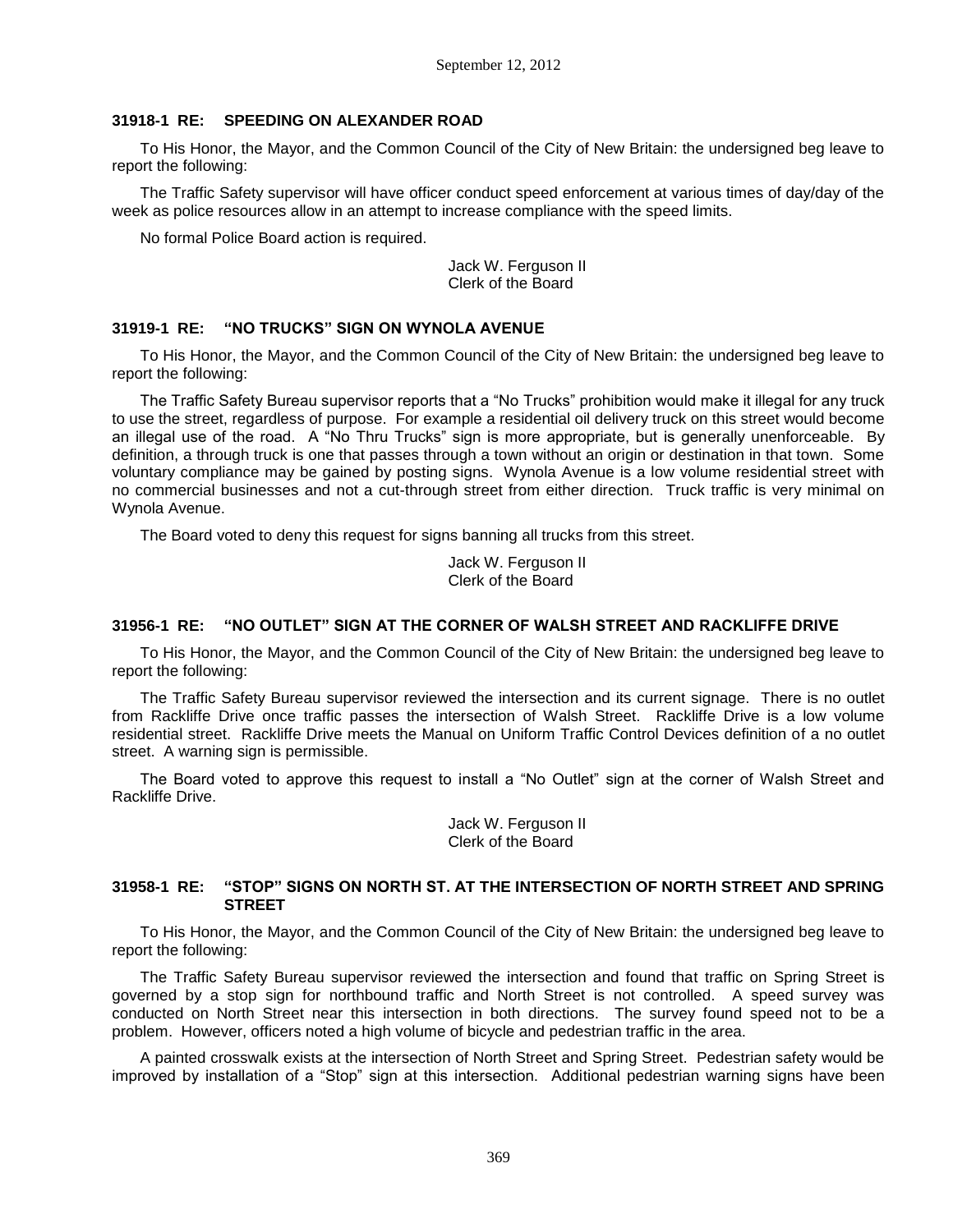installed in this area. Based on the Manual on Uniform Traffic Control Devices, "Stop" signs are warranted on North Street at Spring Street, due to the bicycle and pedestrian traffic.

The Board voted to approve this request to install "Stop" signs on North Street, at the intersection of North Street and Spring Street.

> Jack W. Ferguson II Clerk of the Board

# **TAX COLLECTOR**

#### **32019 RE: TAX ABATEMENTS, CORRECTIONS AND REFUNDS**

To His Honor, the Mayor, and the Common Council of the City of New Britain: the undersigned beg leave to report the following:

The Collector of Taxes has referred a list of tax abatements, corrections and refunds. Acceptance and adoption is respectfully recommended.

> Cheryl S. Blogoslawski Tax Collector

# **COMMITTEE ON ADMINISTRATION, FINANCE AND LAW**

## **31915-1 RE: PROPOSED AMENDMENT TO SEC.16-80 OF THE ORDINANCES REGARDING CARRYING CONCEALED WEAPONS**

To His Honor, the Mayor, and the Common Council of the City of New Britain: the undersigned beg leave to report the following:

The Committee on Administration, Finance and Law at a regular meeting and public hearing held on Wednesday evening, September 5, 2012 at 7:00 p.m. in the Council Chambers to which was referred the matter of Item #31915 – Article IV – Section 16-80 of the Code of Ordinances be amended regarding Carrying Concealed Weapons voted to remove from the table as amended and accept and recommend that the following resolution be referred back to the Common Council with a favorable recommendation.

> Alderman Carlo Carlozzi, Jr. **Chair**

#### **31985-1 RE: PROPOSED AMENDMENT TO SEC. 2-872(a) OF THE ORDINANCES REGARDING QUALIFICATIONS: SALARY; CHIEF OF POLICE**

To His Honor, the Mayor, and the Common Council of the City of New Britain: the undersigned beg leave to report the following:

The Committee on Administration, Finance and Law at a regular meeting and public hearing held on Wednesday evening, September 5, 2012 at 7:00 p.m. in the Council Chambers to which was referred the matter of Item #31985 – Section 2-872(a) of the Code of Ordinances be amended regarding Qualifications; Salary; Chief of Police voted to accept as amended and recommend that the following resolution be referred back to the Common Council with a favorable recommendation.

> Alderman Carlo Carlozzi, Jr. Chair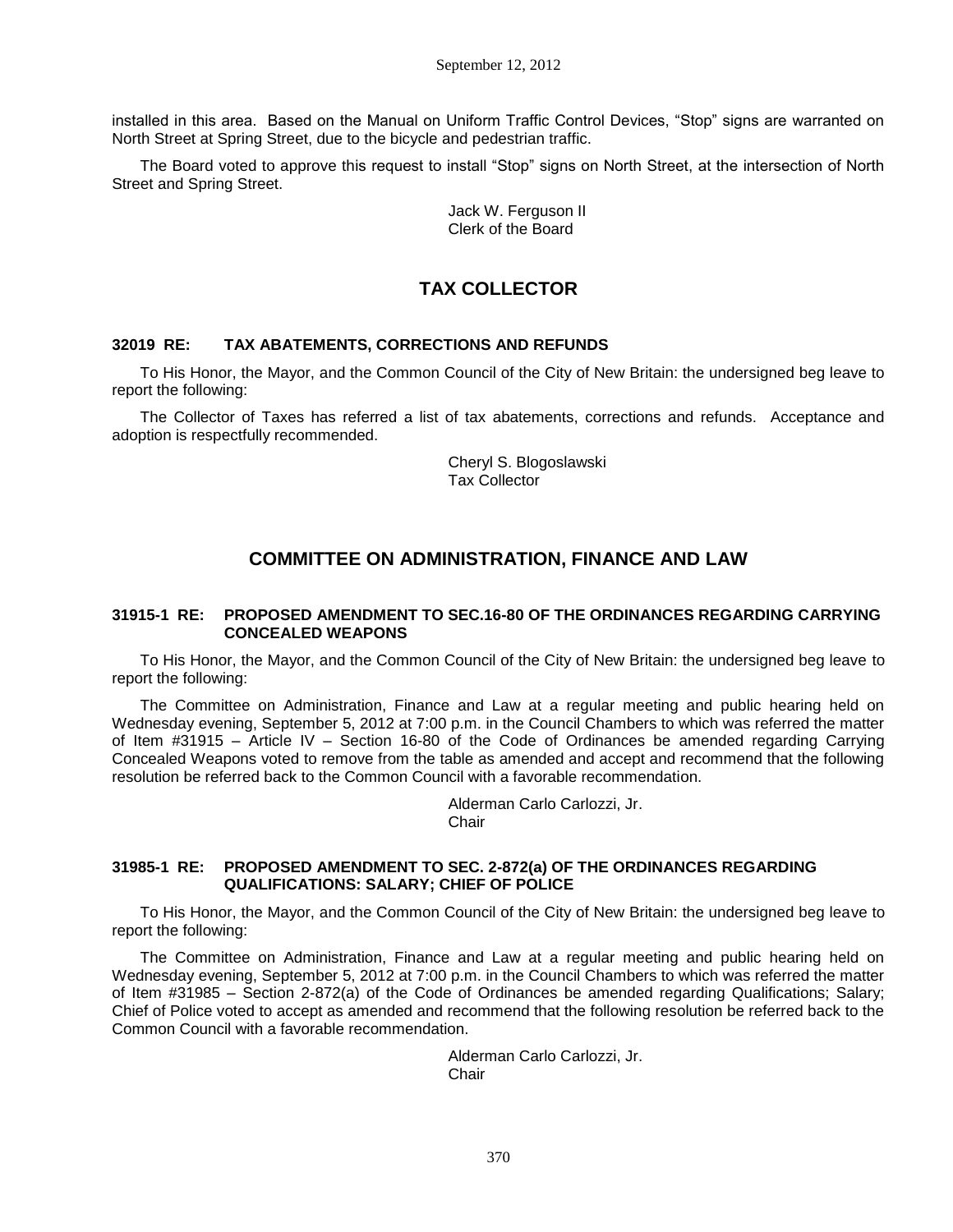## **31986-1 RE: PROPOSED AMENDMENT TO SEC. 22-12 OF THE ORDINANCES REGARDING CITY DESIGNATED AS REHABILITATION AREA FOR PURPOSE OF DEFERRAL OF INCREASE IN ASSESSMENT**

To His Honor, the Mayor, and the Common Council of the City of New Britain: the undersigned beg leave to report the following:

The Committee on Administration, Finance and Law at a regular meeting and public hearing held on Wednesday evening, September 5, 2012 at 7:00 p.m. in the Council Chambers to which was referred the matter of Item #31986 – Section 22-12 of Article 1 of Chapter 22 of the Code of Ordinances be amended regarding City designated as rehabilitation area for purpose of deferral of increase in assessment voted to accept and recommend that the following resolution be referred back to the Common Council with a favorable recommendation.

> Alderman Carlo Carlozzi, Jr. Chair

# **COMMITTEE ON PLANNING, ZONING AND HOUSING**

## **31941-1 RE: PROPOSED AMENDMENT TO THE ORDINANCES ADDING NEW DIVISION 17, FAIR RENT COMMISSION TO CHAPTER 2**

To His Honor, the Mayor, and the Common Council of the City of New Britain: the undersigned beg leave to report the following:

The Committee on Planning, Zoning and Housing held a special meeting and public hearing on Tuesday evening, September 11, 2012 at 7:00 p.m. in the Council Chambers to which was referred the matter of Item #31941 – Code of Ordinances be amended by adding new Division 17, FAIR RENT COMMISSION to Chapter 2 voted to remove from the table and accept and recommend that the following resolution be referred back to the Common Council with a neutral recommendation.

> Alderman Roy Centeno **Chair**

# **31988-1 RE: PROPOSED SALE OF 179 WASHINGTON STREET TO POLISH FALCONS OF AMERICA**

To His Honor, the Mayor, and the Common Council of the City of New Britain: the undersigned beg leave to report the following:

The Committee on Planning, Zoning and Housing at a special meeting and public hearing held on Tuesday evening, September 11, 2012 at 7:00 p.m. in the Council Chambers to which was referred the matter of Item #31988 – Purchase and Sale Agreement for Polish Falcons of America for 179 Washington Street voted to accept and recommend that the following resolution be referred back to the Common Council with a favorable recommendation.

> Alderman Roy Centeno **Chair**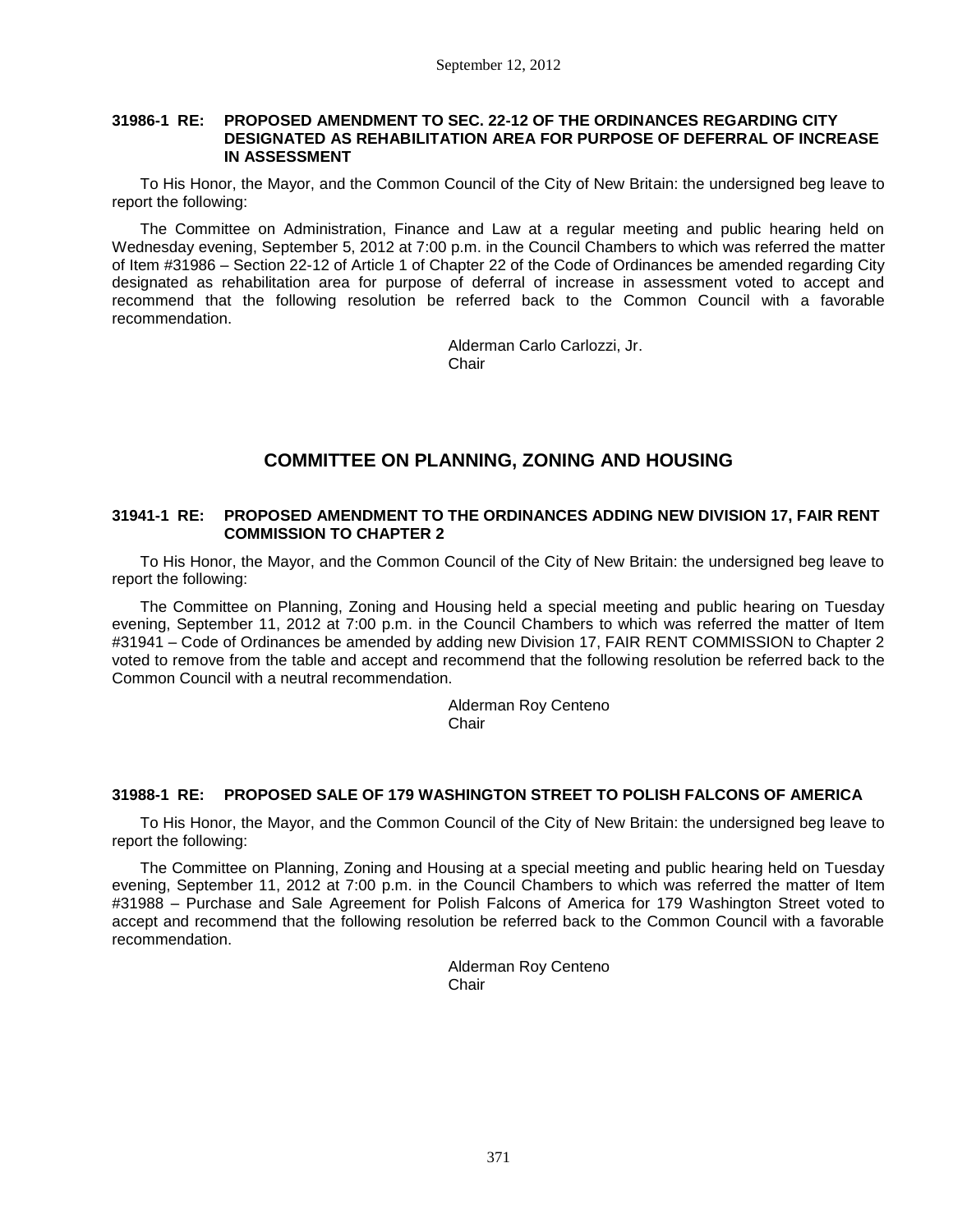# **REPORTS OF LEGISLATIVE COMMITTEES, BOARDS, COMMISSIONS AND DEPARTMENTS**

# **OFFICE OF THE MAYOR**

# **32002 RE: RECOMMENDING THE ROADWAY WITHIN PINNACLE PARK BE CALLED "ALTON BROOKS WAY"**

To the Common Council of the City of New Britain: the undersigned beg leave to report the following:

I hereby recommend that the name of the roadway within Pinnacle Park be called "Alton Brooks Way."

Timothy O'Brien Mayor

Ald. Trueworthy moved to accept and refer to the Board of Public Works, seconded by Ald. Bielinski. So voted. Approved by Mayor Timothy O'Brien Jr. the 18th day of September 2012.

# **PURCHASING DEPARTMENT**

# **32012 RE: ENTERPRISE SWITCHES – PUBLIC WORKS DEPARTMENT**

To His Honor, the Mayor, and the Common Council of the City of New Britain: the undersigned beg leave to report the following:

Public Bid No. 3685 3691was solicited and received in accordance with the Purchasing Ordinances of the City of New Britain for Enterprise Switches at the new Police Headquarters for the Public Safety Telecommunications Department. Funds are available for this purchase within the Public Safety Telecommunications Department's account number, 0083089203-5740, New Police Headquarters PSTC, Other Miscellaneous Equipment.

Invitations to bid were solicited and the bid was duly advertised in the New Britain Herald Newspaper, the City and State of Connecticut's Department of Administration Services websites and mailed to fourteen (14) Enterprise Switch providers. The Purchasing Agent did not receive any letters from the Enterprise Switch providers on the mailing list indicating they could not provide a response to the bid request. The responses received are on file in the Town Clerk's Office.

The bids were reviewed for conformance to specifications by the Director of Public Safety Telecommunications and the Purchasing Agent. Therefore the Director of Public Safety Telecommunications is recommending the bid be awarded to XDF Net, LLC of Cromwell, CT who submitted the lowest bid price for the Wireless Network System Enterprise Switches and met all of the bid specifications. The bid results have also been presented to the Police Building Committee at their August 27, 2012 meeting. At this meeting they approved the Director of the Public Safety Telecommunications Director's recommendation to award the bid for the Wireless Network System Enterprise Switches for the new Police Headquarters to XDF Net, LLC of Cromwell, CT.

RESOLVED: That the Purchasing Agent be and is hereby authorized to issue a purchase order for \$58,048.05 to XDF Net, LLC of Cromwell, CT for the purchase and installation of Enterprise Switches to a Wireless Network System for the New Police Headquarters per the terms and specifications of Public Bid No. 3691.

> Jack Pieper Purchasing Agent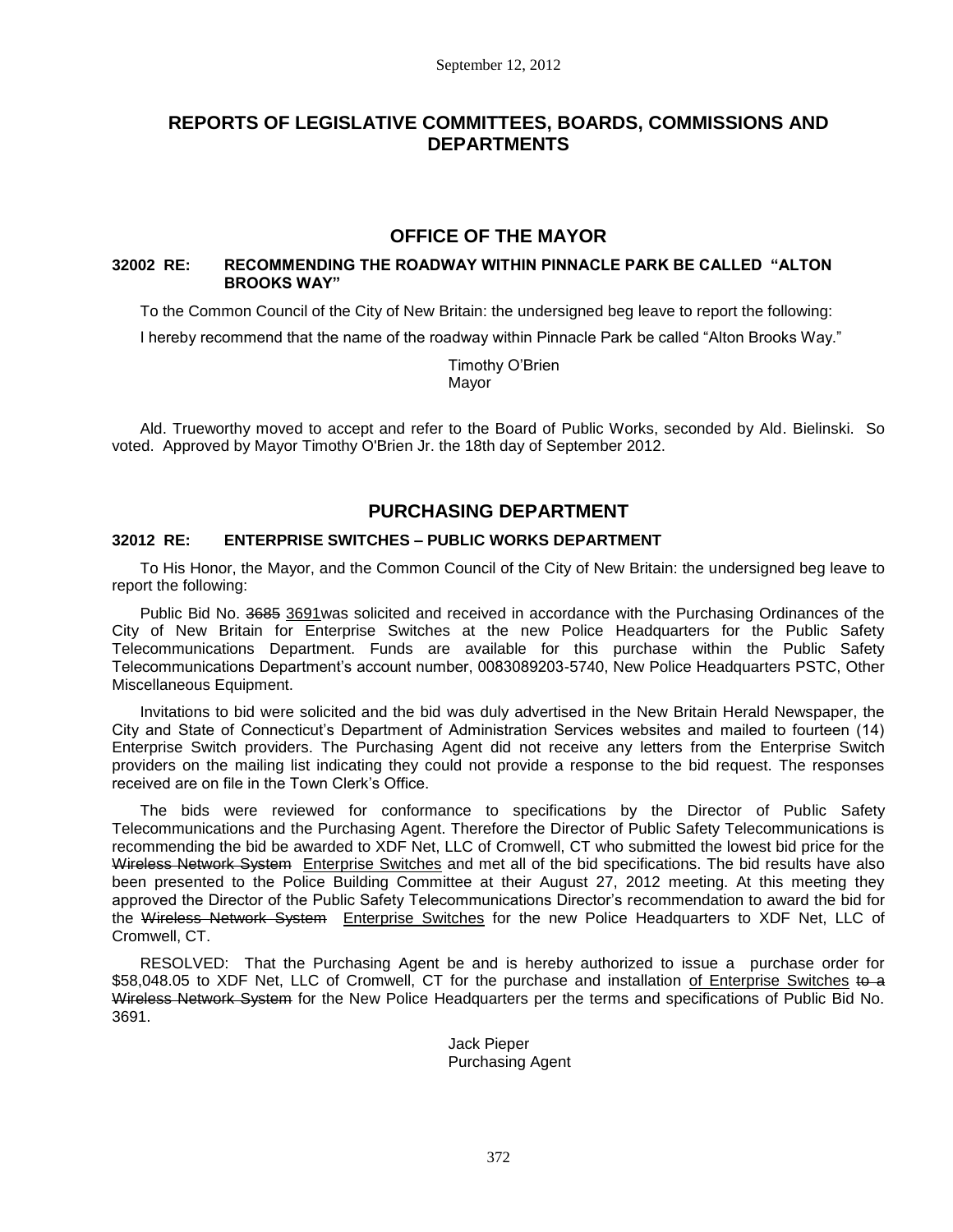Ald. Bielinski moved to accept and adopt, seconded by Ald Trueworthy. Ald. Bielinski moved to amend by changing the bid number to "3691", and by the words "Wireless Network System" to "Enterprise Switches" in the third and fourth paragraphs. Amendment seconded by Ald. Trueworthy. Amendment carried. Report as amended carried. Approved by Mayor Timothy O'Brien Jr. the 18th day of September 2012.

# **COMMITTEE ON ZONING**

#### **31990-2 RE: AMENDMENT TO THE ZONING ORDINANCES ADDING SUBSECTION 190-20-10 TO ALLOW CHURCH OR SIMILAR PLACE OF WORSHIP IN THE I-1 (INDUSTRIAL PARK) AND I-2 (GENERAL INDUSTRY) ZONING DISTRICTS**

To His Honor, the Mayor, and the Common Council of the City of New Britain: the undersigned beg leave to report the following:

The Common Council as the Zoning Authority of the Committee on Planning, Zoning and Housing gave due and legal notice of a time and place for a public hearing in reference to Item #31990 – Amend Zoning Ordinances to add subsection 190-20-10 to allow church or similar place of worship in the I-1 (industrial park) and I-2 (general industry) zoning districts. Said hearing was held on Tuesday evening, September 11, 2012 at 7:00 p.m. in the Council Chambers of City Hall, 27 West Main Street , New Britain, Conn.

The City Plan Commission,at a regular meeting held on September 10, 2012, voted 3 to 1 to recommend against adoption of this zoning amendment.

The Common Council as the Zoning Authority of the City of New Britain voted to accept as amended and refer back to the Common Council with a favorable recommendation.

Amend Zoning Ordinances to add subsection 190-20-10 to allow church or similar place of worship in the I-1 (industrial park) and I-2 (general industry) zoning districts.

#### Alderman Roy Centeno

Ald. Brown recused himself due to a possible conflict of interest. Ald. Trueworthy moved to accept and adopt – to take effect 10 calendar days after the signature of the Mayor. Motion seconded by Ald. Centeno. Roll call vote – 11 in favor, 1 opposed. IN FAVOR: Ald. Trueworthy, Magnuszewski, Centeno, DeFronzo, Sanchez, Black, Platosz, Freeman, Pabon, Giantonio and Bielinski. OPPOSED: Ald. Carlozzi. Approved by Mayor Timothy O'Brien Jr. the 18th day of September2012.

Ald. Brown returned to the Chambers

## **31991-2 RE: CHANGE OF ZONE AT 80 GOLD STREET FROM A-2 (MULTI-FAMILY HOUSES) TO B-3 (NEIGHBORHOOD BUSINESS)**

To His Honor, the Mayor, and the Common Council of the City of New Britain: the undersigned beg leave to report the following:

The Common Council as the Zoning Authority of the City of New Britain gave due and legal notice of a time and place for a public hearing in reference to Item #31991 – Amend official zoning map to change property at 80 Gold Street from A-2 (Multi-Family Houses) to B-3 (Neighborhood Business), to facilitate creation of off-street parking accessory to adjoining business use. Said hearing was held on Tuesday evening, September 11, 2012 at 7:00 p.m. in the Council Chambers of City Hall, 27 West Main Street, New Britain, Connecticut.

The City Plan Commission, at a regular meeting held on September 10, 2012 voted 4 to 0 to recommend the following proposed zone change to the Zoning Map be approved.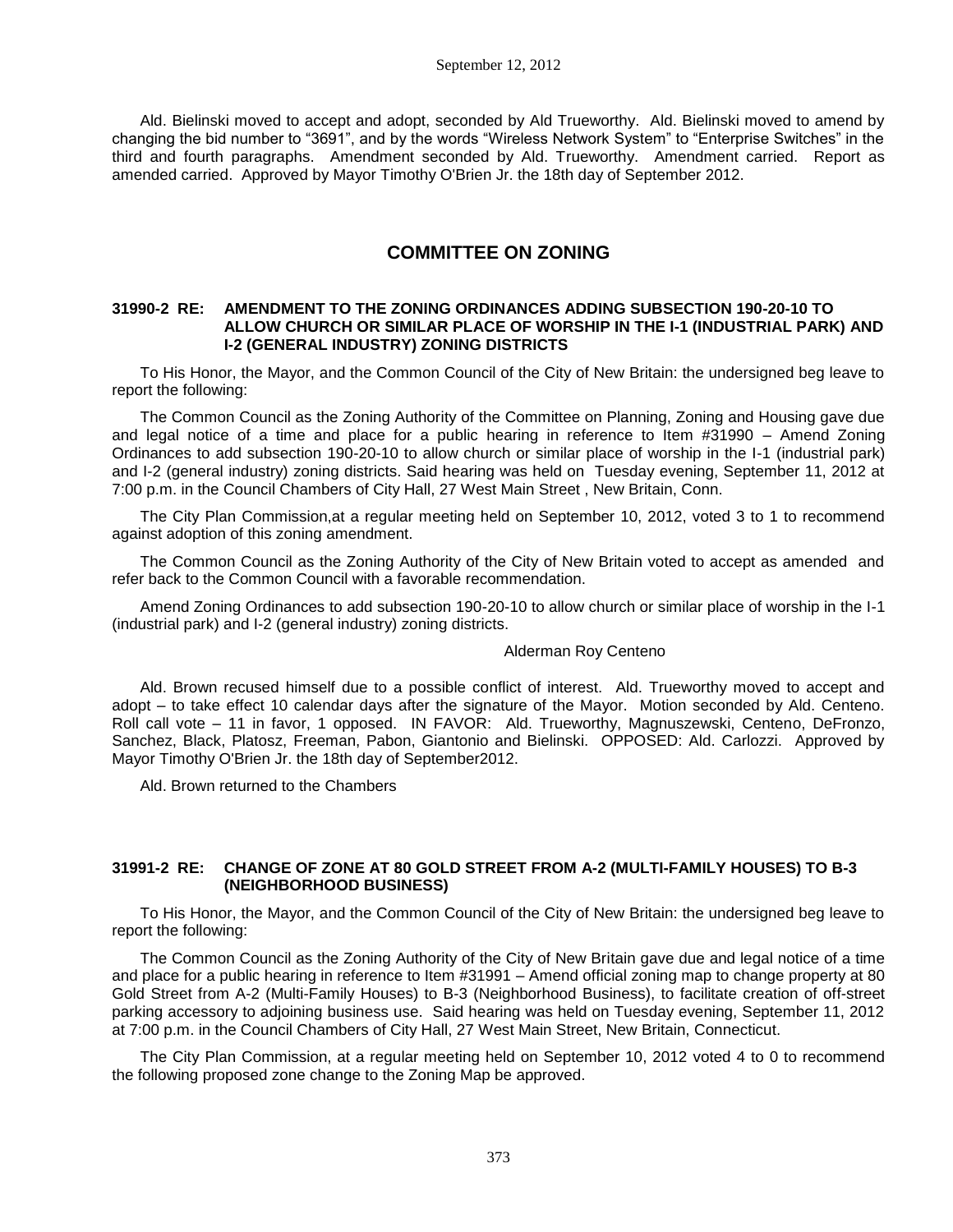The Common Council as the Zoning Authority of the City of New Britain voted to accept the following proposed zone change to the Zoning Map and refer back to the Common Council with a favorable recommendation.

Amend official zoning map to change property at 80 Gold Street from A-2 (Multi-Family Houses) to B-3 (Neighborhood Business), to facilitate creation of off-street parking accessory to adjoining business use.

#### Alderman Roy Centeno Chair

Ald. Trueworthy moved to accept and adopt – to take effect 10 calendar days after the signature of the Mayor, seconded by Ald. Bielinski. So voted. Approved by Mayor Timothy O'Brien Jr. the 18th day of September 2012.

# **RESOLUTIONS RETURNED FROM COMMITTEE**

## **31915-2 RE: AMENDMENT TO SEC. 16-80 OF THE ORDINANCES REGARDING CARRYING CONCEALED WEAPONS**

To His Honor, the Mayor, and the Common Council of the City of New Britain: the undersigned beg leave to recommend the adoption of the following:

Resolution Summary: INTENT AND PURPOSE. To prohibit permit the carrying of any deadly or dangerous weapon and to allow the carrying of a pistol or revolver when authorized by an active permit from the State of Connecticut.

BE IT ORDAINED BY THE COMMON COUNCIL OF THE CITY OF NEW BRITAIN that Article IV. Weapons Section 16-80 of the Code of Ordinances, City of New Britain, be amended as follows (inserted text appears in underline; deleted text appears in strikethrough; new sections begin with the word [new]):

Sec. 16-80. Carrying concealed deadly or dangerous weapons prohibited; carrying of a pistol or revolver allowed with an active permit.

(a) No person shall be allowed to carry, wear under his clothes, or conceal upon or about his person any deadly or dangerous weapon including, but not limited to any-pistol, dagger, metal knuckles, razor, sling-shot, blackjack, sword or canegun. The provisions of this paragraph shall not apply to any person who is found with any such weapon or implement concealed upon his person while lawfully removing his household goods or effects from one place to another, or from one residence to another, nor to any person while actually and peaceably engaged in carrying any such weapon or implement from his place of abode or business to a place or person where or by whom such weapon or implement is to be repaired, or while actually and peaceably returning to his place of abode or business with such weapon or implement after the same has been repaired.

(b) Notwithstanding subsection (a), a person shall be permitted to carry or conceal upon their person a pistol or revolver if that person is authorized to do so by an active permit from the State of Connecticut.

(b) (c) This section shall not apply to any law enforcement officer in the discharge of his duty. (Code 1970, §15-12)

> Alderman Wilfredo Pabon Alderman J. Tobias Freeman

Ald. Pabon moved to accept and adopt, seconded by Ald. Freeman. So voted. Approved by Mayor Timothy O'Brien Jr. the 21st day of September 2012.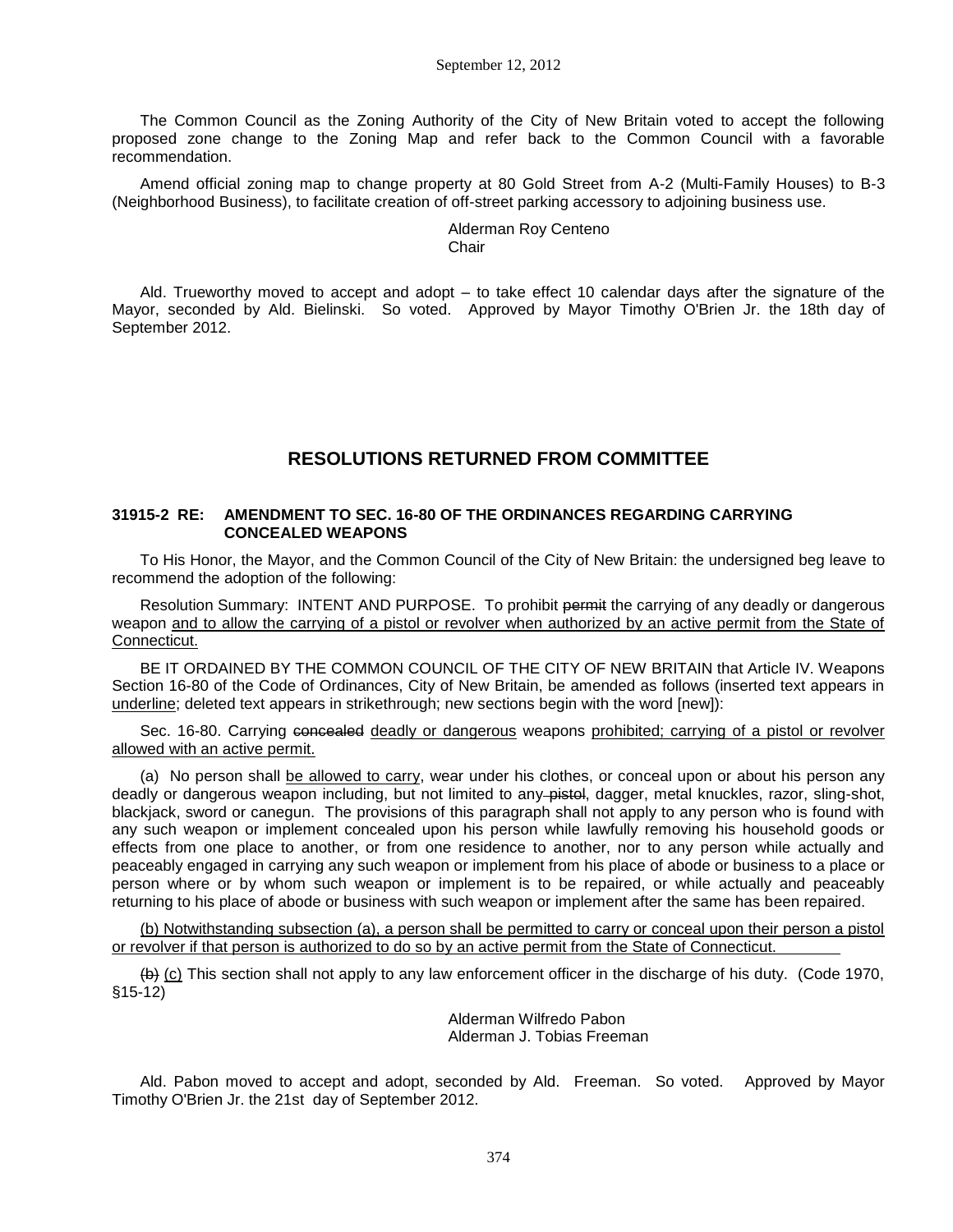# **31985-2 RE: AMENDMENT TO SEC. 2-872(a) OF THE ORDINANCES REGARDING QUALIFICATIONS; SALARY; CHIEF OF POLICE**

To His Honor, the Mayor, and the Common Council of the City of New Britain: the undersigned beg leave to recommend the adoption of the following:

Resolution Summary: PURPOSE. To amend Chapter 3, Article XV. Personnel Department Division 7. Qualifications; Department Heads Section 2-872(a). Qualifications; salary; chief of police to enlarge the pool of applicants for the position of Chief of Police.

BE IT ORDAINED BY THE COMMON COUNCIL OF THE CITY OF NEW BRITAIN that Section 2-872(a) of the Code of Ordinances, City of New Britain, be amended to read as follows (inserted text appears in underline; deleted text appears in strikethrough; new sections begin with the word [new]):

Sec. 2-872(a). Qualifications; salary; chief of police.

(a) The qualifications for the position of chief of police shall be the following: a bachelor's degree from an accredited institution in criminal justice, police science, public administration or a related academic field and ten (10) of or more years of progressive, responsible law enforcement administration experience, preferably in a urban community; . including at least five (5) as a captain police lieutenant or above. A master's degree in a related field will substitute for one (1) year of experience.

Alderman Carlo Carlozzi, Jr.

Ald. Bielinski moved to accept and adopt, seconded by Ald. DeFronzo. So voted. Approved by Mayor Timothy O'Brien Jr. the 18th day of September 2012.

# **31986-2 RE: AMENDMENT TO SEC. 22-12 OF THE ORDINANCES REGARDING CITY DESIGNATED AS REHABILITATION AREA FOR PURPOSE OF DEFERRAL OF INCREASE IN ASSESSMENT**

To His Honor, the Mayor, and the Common Council of the City of New Britain: the undersigned beg leave to recommend the adoption of the following:

Resolution Summary: PURPOSE. Extend the applicability of a tax-relief program which provides certain exemptions for property owners who rehabilitate residential property from the current expiration date of October 1, 2012 through the October 1, 2017 grand list.

BE IT ORDAINED BY THE COMMON COUNCIL OF THE CITY OF NEW BRITAIN that Sec. 22-12 of Article 1 of Chapter 22 of the Code of Ordinances, City of New Britain, be amended as follows (inserted text appears in underline; deleted text appears in strikethrough; new sections begin with the word [new]):

Sec. 22-12. City designated as rehabilitation area for purpose of deferral of increase in assessment.

(a) The city is hereby designated as a rehabilitation area, pursuant to General Statutes, sections 12-65c through 12-65f.

(b) As used in this section, "rehabilitation" means the improvement or repair of a residential structure or facilities appurtenant thereto, exclusive of general maintenance of repair.

(c) Residential property within the rehabilitation area which meets the criteria set forth in this section shall be eligible to enter into an agreement with the city assessor for deferral of any increased tax assessment attributable to rehabilitation as provided in the statute sections referred to in paragraph (a) of this section, if the rehabilitation work has a total value of at least two thousand dollars (\$2,000.00) as indicated on the official building permit on file in the building commission office.

(d) For the first year following completion of rehabilitation, the entire increase shall be deferred thereafter, ten (10) per cent of the increase shall be assessed against the property each year until one hundred (100) per cent of such increase has been so assessed. The rehabilitation shall be determined to have been completed and the assessment deferral therefore will commence, either with the assessment date following the completion of the rehabilitation or with the assessment date following the issuance of a certificate of occupancy for the renovated building or, at the option of the applicant, in the assessment year of any partial year assessment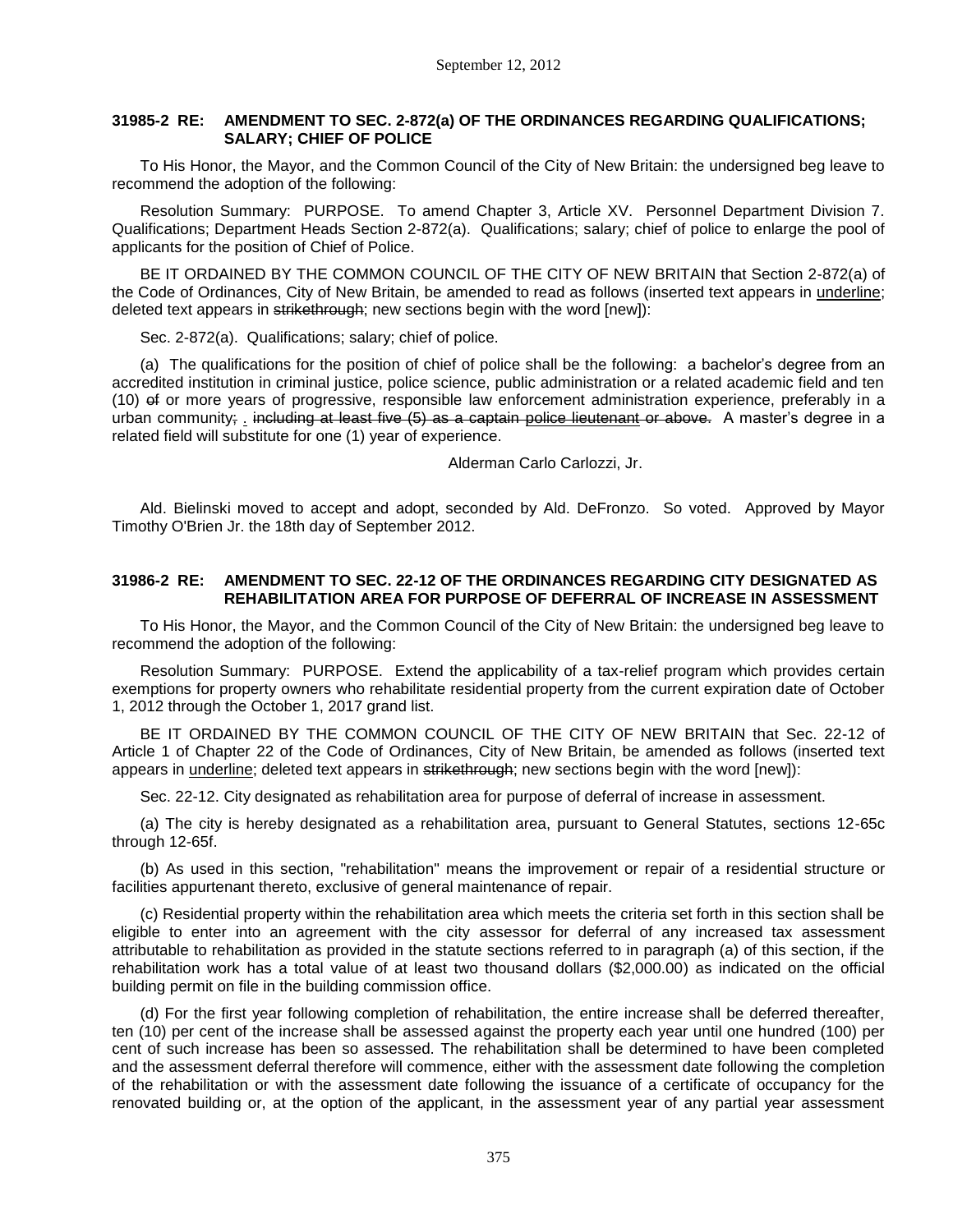levied upon construction completed with the issuance of a certificate of occupancy. In any case, however, the assessment deferral shall not be granted in more than ten (10) assessment years.

(e) Any person aggrieved by any decision or action, or failure to take action, by the city under the provisions of this section, and the statute sections referred to in paragraph (a) of this section may appeal in accordance with section 12-65f of the General Statutes of the State of Connecticut.

(f) Any residential property in the city may be declared eligible for deferral of tax assessment by the city assessor if it meets the following criteria:

(1) The tax collector certifies at the time of final approval that the applicant has no real or personal property tax due in the city. No one who has delinquent or due real or personal property tax shall have an application for deferral under this section receive final approval until all tax installments due are paid in full. Such payment of taxes must be made in a timely manner to meet all other deadlines contained in this ordinance. Failure to pay taxes in timely manner shall not provide in any instance an extension of other deadlines; and

(2) The improvements either:

- a. Have been ordered by city officials in order to bring the property into compliance with housing codes, building codes or fire safety codes; or
- b. Include the thorough rehabilitation or remodeling of the interior and/or exterior of the property, which improvements in the unanimous judgment of the city assessor, the chief building inspector and the director of health constitute an appropriate and desirable rehabilitation of the property; provided, however, new additions to a property shall not be eligible for deferral, nor shall exterior renovation or improvements of properties which are included on the official list of historic structures adopted by the city plan commission or which are located within a historical district designated by ordinance be eligible for deferral unless such exterior renovation or improvements are, in the opinion of the director of planning or his/her designees, compatible with the historic features of the property;
- c. Are made to restore authentic exterior historic features of properties which are included on the official list of historic structures adopted by the city plan commission or located within a historic district designated by ordinance. The authenticity of the feature shall be determined by the director of planning or his/her designee.
- (g) This deferral benefit is not transferable except tax deferral benefits granted under this section may be transferred to the first purchaser of each condominium unit if the project will be used for residential condominium purposes or to the first cooperative housing association, provided that any residential condominium or cooperative housing project which requires relocation of tenants shall require specific approval by the common council which may request such information on the project which it deems necessary to evaluate the impact of the project on displaced persons or businesses.

 Notwithstanding the above, in any residential condominium or cooperative housing project, in which the developer of the project defaults and the lender to whom the developer has defaulted transfers all the units that were received by the lender as a result of the default to one (1) party, that party will be considered a replacement developer who shall be entitled to the deferral and shall have the right to transfer the deferral to the first purchaser of any of the received units or to the first cooperative housing association. No replacement developer shall be eligible for continuation of these deferral benefits unless he and any first purchaser or first cooperative housing association applies for benefits as described herein and said benefits shall not be continued unless he and any first purchaser or first cooperative housing association complies with the provision of subsection (i) of this section.

 The replacement developer must apply to the city assessor for continuation of deferral benefits no later than sixty (60) days after the transfer of the ownership to the replacement developer is recorded on the land records of the city. The city assessor shall have thirty (30) days from the date the application is filed to review the application of the replacement developer. If the city assessor determines that the replacement developer has met the provisions of this subsection, he shall approve the application. Final and complete approval of the application for continuation of deferral benefits shall be achieved upon certification by the tax collector of the city that at the time of this certification the applicant, the replacement developer, has no real or personal property tax due in the city. The tax collector shall have ten (10) days after the action of the city assessor to so certify or to deny.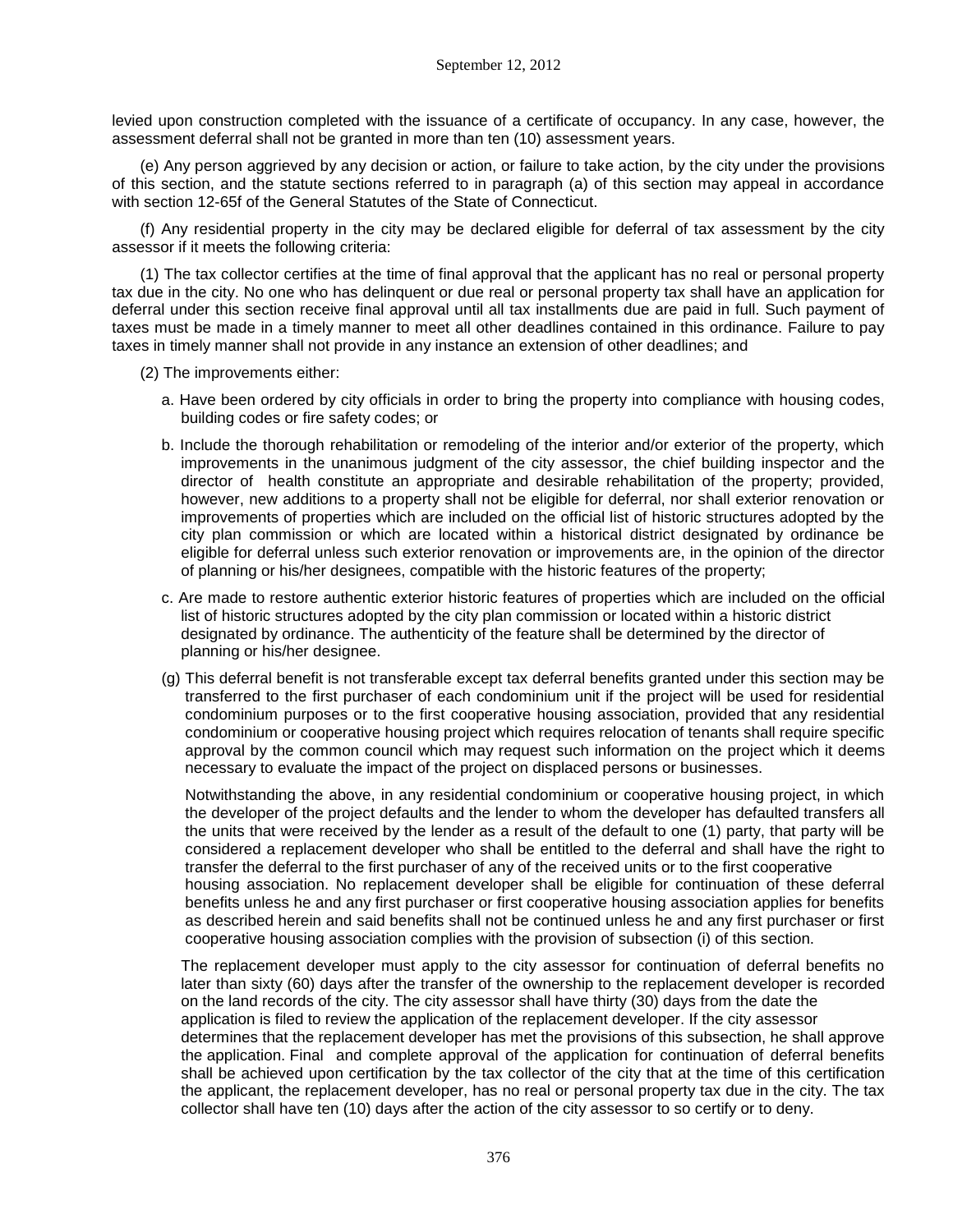(h) In order to qualify for property tax deferral under this section, the property owner must file an application for deferral on forms available from the city assessor. This application must be filed with the city assessor no later than the date of the issuance of a certificate of occupancy. In any case that a certificate of occupancy is not issued, application must be filed with the city assessor no later than November 1 which follows the assessment date after the completion of renovation or rehabilitation.

(i) I n the event that the owner of any real property which has qualified for deferral under this section fails to pay real property taxes on the property receiving such deferral, within sixty (60) calendar days of the date such taxes become due and payable, the deferral shall cease and be removed as of the date of the next tax bill or tax installment. No further deferral or continuation of abatement may occur without specific approval of the city assessor which approval shall be granted when the owner shall have paid in full all delinquent taxes, together with interest and penalties, provided such payment is made prior to the date of the next tax bill or tax installment. The city assessor shall act to approve the restoration of the deferral only after complete payment of all taxes due, together with interest and penalties and provided such payment shall have been made prior to the due date of the neat tax bill or tax installment.

 (j) No deferral benefits afforded under this section shall apply to assessment on any grand list of the municipality after the grand list of 2012 2017.

> Alderman David DeFronzo Alderman Michael Trueworthy

Ald. DeFronzo moved to accept and adopt, seconded by Ald. Trueworthy. So voted. Approved by Mayor Timothy O'Brien Jr. the 18th day of September 2012.

Ald. Trueworthy moved to accept and adopt resolution 31941-1, seconded by Ald. Sanchez. Ald. Trueworthy moved to amend by substitution 3.1(31941-2), seconded by Ald. Bielinski. Amendment carried.

# **31941-2 RE: AMENDMENT TO THE ORDINANCES ADDING A NEW DIVISION 27 FAIR RENT COMMISSION SEC. 2-911**

To His Honor, the Mayor, and the Common Council of the City of New Britain: the undersigned beg leave to recommend the adoption of the following:

Resolution Summary: PURPOSE. To establish a fair rent commission for the City of New Britain. Pursuant to and in conformity with the Connecticut General Statutes, Sections 7-148b through 7-148f, the Common Council of the City of New Britain proposes the establishment of a Fair Rent Commission, whose powers, duties and obligations shall be to make studies and investigations, conduct hearings and receive complaints relative to rental charges on housing accommodations, ensuring that rental charges "are not to be harsh and unconscionable", thus creating a fair and equal process for the tenant and landlord; compelled by the need for habitable and rent stabilized housing stock in the city of New Britain, and

BE IT ORDAINED BY THE COMMON COUNCIL OF THE CITY OF NEW BRITAIN that the Code of Ordinances be amended by adding a new Division 17, FAIR RENT COMMISSION to Chapter 2 to read as follows (inserted text appears in underline; deleted text appears in strikethrough; new sections begin with the word [new]):

[NEW] Chapter 17. Fair Rent Commission.

Sec. 2-911. FAIR RENT COMMISSION

(a) There shall be a Fair Rent Commission of the City of New Britain, established pursuant to Connecticut General Statutes Section 7-148b (hereinafter referred to as the "Commission"). Pursuant to and in conformity with the Connecticut General Statutes, Sections 7-148b through 7-148f, there is hereby created a commission known as the Fair Rent Commission. Said Commission shall have such powers, duties and responsibilities as are provided pursuant to Sections 7-148b through 7-148f, inclusive, of the Connecticut General Statutes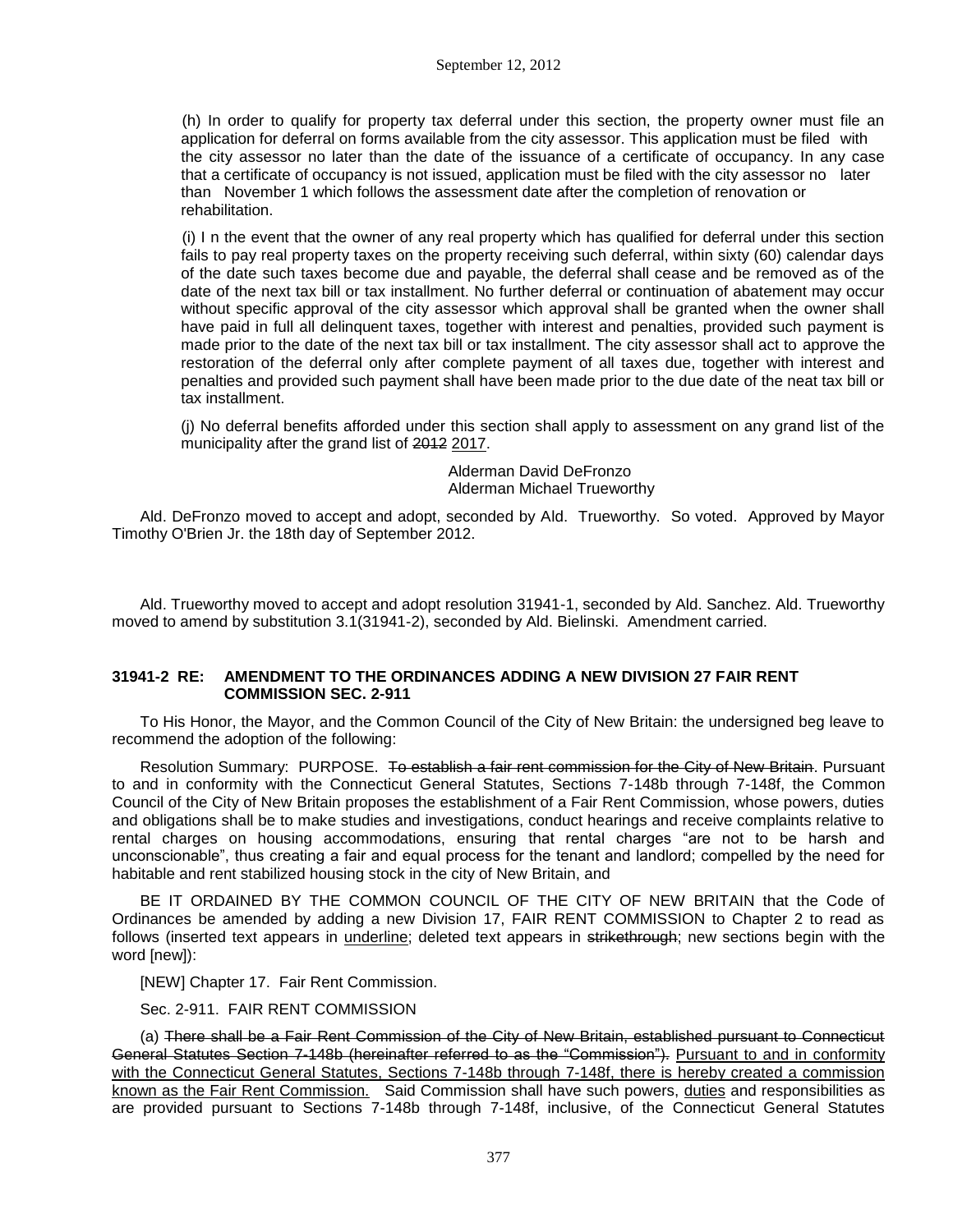including but not limited to make studies and investigations, to conduct hearings and receive complaints relative to rental charges on housing accommodations, to ensure that rental charges "are not harsh and unconscionable", thus creating a fair and equal process for the tenant and landlord; compelled by the need for habitable and rent stabilized housing stock in the city of New Britain, and

(b) The Commission shall consist of seven nine (9) electors of the city appointed by the Mayor which shall be comprised of three (3) tenants/renters, three (3) landlords and three (3) property owners. The chairperson of the Commission shall be elected by its members. The members shall be appointed to serve a term of two (2) years. The Commission shall be empowered to enact such by-laws and regulations as are necessary for the conduct of its business, provided no by-laws or regulations shall be in conflict with Section 7-148b through 7- 148f of the Connecticut General Statutes, and

(c) In the Commission's consideration of fair rents, no fines or penalties for violations of city ordinances or state or federal laws may be included in fair rent amounts, nor shall the cost of complying with anti-blight or code enforcement orders from the city, state or federal governments or other authorities.

(d) In determining whether a rental charge is too excessive, with due regard to all the circumstances, the Fair Rent Commission shall consider the following 13 factors: (1) the rents charged for the same number of rooms and other housing accommodations in the same and in other areas of the municipality; (2) the sanitary conditions existing in the housing accommodations in question; (3) the number of bathtubs and showers, flush water closets, kitchen sinks and lavatory basins available to the occupants thereof; (4) services, furniture, furnishings and equipment supplied therein; (5) the size and number of bedrooms contained therein; (6) repairs necessary to make such accommodations reasonably livable for the occupants accommodated therein; (7) the amount of taxes and overhead expenses, including debt services, thereof; whether the accommodations are in compliance with the ordinances of the city and the general statutes relating to health and safety; (9) the income of the petitioner and the availability of accommodations; (10) the availability of utilities; (11) damages done to the property by the tenant caused by other than ordinary wear and tear; (12) the amount and frequency of increases in the rental charges; (13) whether, and the extent to which, the income from an increase rental charge has been or will be reinvested in improvements to the accommodation

(e) The Fair Rent Commission will be unable to accept excessive rent complaints if: 1) The Tenants owe back rent; 2) The Tenants have already signed leases agreeing to requested rent; and 3) Landlords have already begun the legal eviction process against the specified tenant.

## Alderman Emmanuel Sanchez

Ald. Trueworthy moved to accept and adopt, seconded by Ald. Bielinski. Resolution adopted with Ald. Carlozzi, Giantonio and Platosz opposed. Approved by Mayor Timothy O'Brien Jr. the 18th day of September 2012.

# **31988-2 RE: THE SALE OF 179 WASHINGTON STREET TO POLISH FALCONS OF AMERICA**

To His Honor, the Mayor, and the Common Council of the City of New Britain: the undersigned beg leave to recommend the adoption of the following:

Resolution Summary: PURPOSE. To convey a City of New Britain owned property to Polish Falcons of America to ensure adequate parking for their facility in connection with their remodeling and expansion plans.

WHEREAS, The City of New Britain currently owns property located at 179 Washington Street; and

WHEREAS, The Polish Falcons of America is a Polish fraternal organization that has been in existence in the City of New Britain for over one hundred years and at its present location 201 Washington Street for approximately seventy-five years; and

WHEREAS, The City of New Britain is committed to success of cultural organization and activities; and

WHEREAS, The Polish Falcons of America are in the process of developing a plan to expand and remodel their building located at 201 Washington Street that would include a new banquet facility and office space; and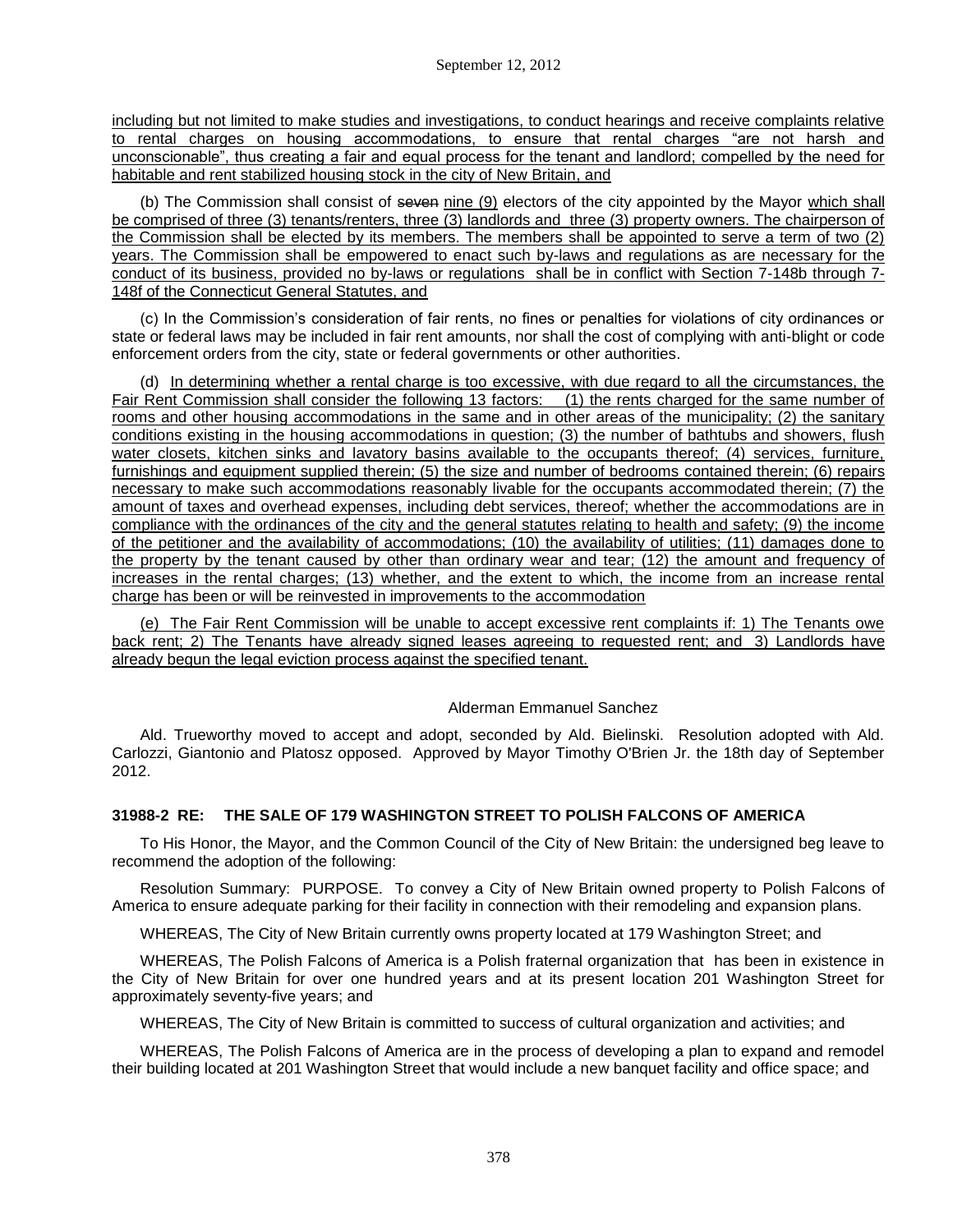WHEREAS, In order to successfully complete this new project the Polish Falcons of America will require additional parking spaces; now, therefore, be it

RESOLVED, That Timothy E. O'Brien, Jr., Mayor, be and is hereby authorized to negotiate and execute on behalf of the City of New Britain a Purchase and Sales Agreement with the Polish Falcons of America for property known as 179 Washington Street and to execute any and all documents necessary for the conveyance of said property in accordance with the terms of said agreement at a sale price of not less than Fifty Thousand Dollars (\$50,000.00).

> Alderman Lawrence Hermanowski Alderman Michael W. Trueworthy

Ald. Trueworthy moved to accept and adopt, seconded by Ald. Bielinski. So voted. Approved by Mayor Timothy O'Brien Jr. the 18th day of September 2012.

# **NEW BUSINESS**

# **RESOLUTIONS**

# **32021 RE: YOUTH SERVICE BUREAU BUDGET AMENDMENT AND TRANSFER (WHEELER CLINIC CONTRACT)**

To His Honor, the Mayor, and the Common Council of the City of New Britain: the undersigned beg leave to recommend the adoption of the following:

Resolution Summary: Via Wheeler Clinic, pass-through monies originating from the state of Connecticut Department of Children and Families have been received to contiunue the New Britain Youth & Family Services' Systems of Care Program which provides care coordination services for 48 children with severe psychiatric and/or behavioral diagnoses. New Britain Youth & Family Services has been providing this service for several years and has documented cost savings to the City by keeping these children at home and within the community rather than being placed out of district or hospitalized elsewhere. In receipt of a contract from Wheeler Clinic, dated 07/01/12, funding in the amount of \$104,440 has been provided and signature by the Mayor is necessary for contract approval. Additionally, as the budget for this program has been delayed due to state fiscal issues, a budget for said funds is created by this resolution.

Resolution Purpose: This resolution authorizes a budget amendment as detailed below and for Mayor Timothy E. O'Brien to execute a contract with Wheeler Clinic, Inc. of Plainville, CT for the acceptance of \$104,440 by New Britain Youth & Family Services to administer the Systems of Care program. This contract mandates the services of two Care Coordinator positions.

Whereas, The state of Connecticut Department of Children and Families via Wheeler Clinic has initiated another year of funding in the amount of \$104,440. The contract for receipt of such funds calls for signature by the individual responsible for execution of such contracts on the City's behalf. Therefore, be it now

Resolved, that Mayor Timothy E. O'Brien is hereby empowered to execute said contract with Wheeler Clinic, Inc. for the provision of Care Coordination Services by New Britain Youth Services; and be it further

Resolved, that both the grant award and balance be placed within the City's accounting structure and transfer of funds from the Youth Service Bureau Council approriation, thereby amending the current fiscal year budget for this program as follows :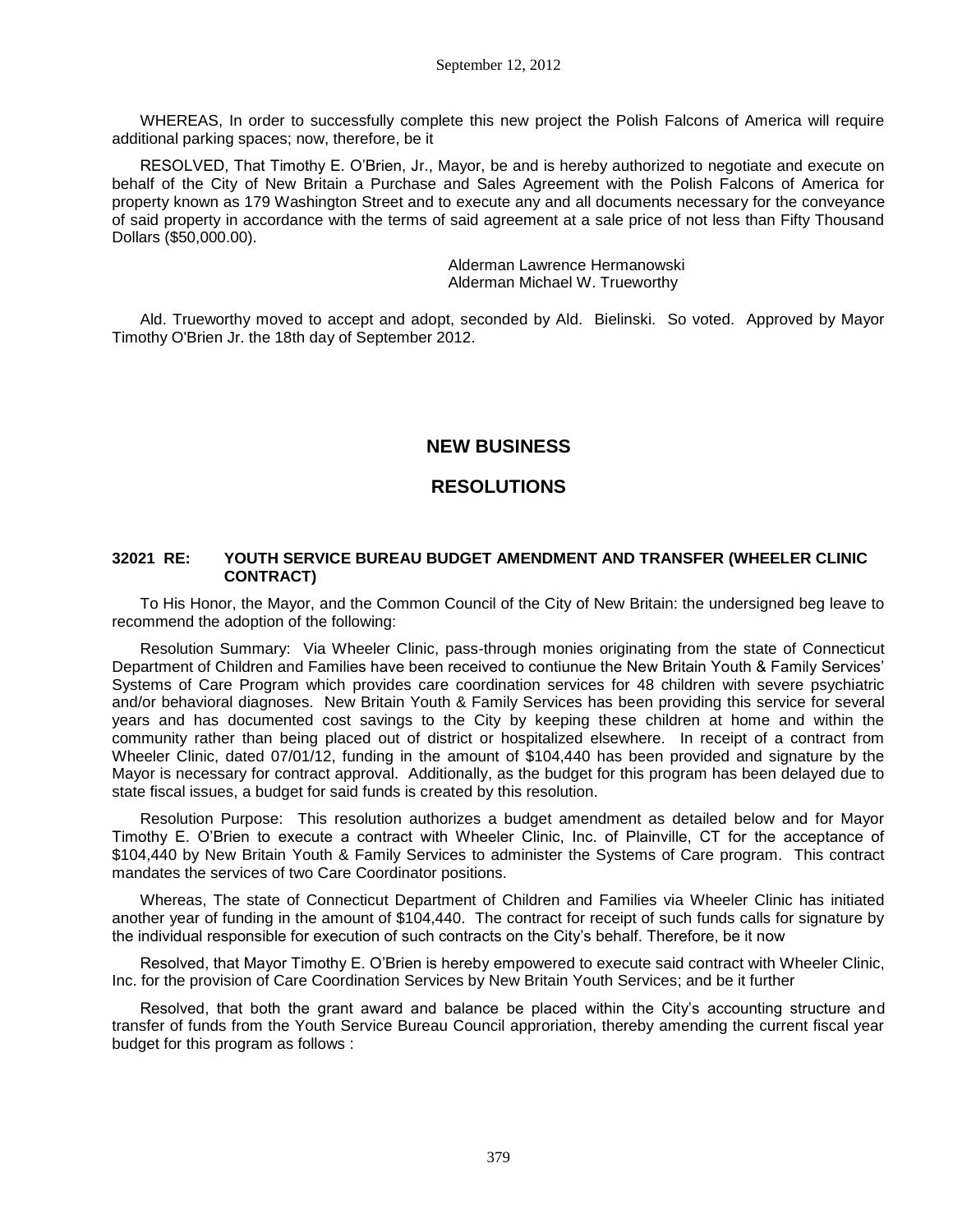#### **Budget**

| Revenues:      |                                    |               |
|----------------|------------------------------------|---------------|
| 248523104-4514 | <b>Wheeler Clinic Grant</b>        | \$104,440     |
| 248523104-6001 | <b>General Fund Appropriation</b>  | 38,403<br>\$. |
|                | <b>Total Revenues</b>              | \$142,843     |
| Expenditures:  |                                    |               |
| 248523104-5121 | <b>Full Time Salaries</b>          | \$110,896     |
| 248523104-5220 | MERF                               | \$<br>12,531  |
| 248523104-5227 | Worker's Comp                      | \$<br>500     |
| 248523104-5228 | Fringe Benefits (health/life ins.) | 13,064<br>\$  |
| 248523104-5231 | Medicare                           | \$<br>1,608   |
| 248523104-5611 | <b>Office Supplies</b>             | \$<br>3,744   |
| 248523104-5876 | Admin Overhead                     | \$<br>500     |
|                | <b>Total Expenditures</b>          | \$142.843     |

Alderman Emmanuel Sanchez

Ald. Sanchez moved to accept and adopt, seconded by Ald. Black. So voted. Approved by Mayor Timothy O'Brien Jr. the 18th day of September 2012.

# **32022 RE: BUDGET APPROPRIATION-ACCEPTANCE OF GRANT FROM CAPITOL REGION CHIEFS OF POLICE ASSOCIATION FOR NEW LIVESCAN FINGER-PRINT MACHINE**

To His Honor, the Mayor, and the Common Council of the City of New Britain: the undersigned beg leave to recommend the adoption of the following:

WHEREAS, the Federal Bureau of Investigation (FBI) and State of Connecticut has a networked fingerprint production and recognition system that has been used by the New Britain Police Department for at least ten (10) years, and,

WHEREAS, the current livescan fingerprint machine is obsolete and a new one is budgeted for the new Police Headquarters, and,

WHEREAS, a new machine costs \$20,287, but the Capitol Region Chiefs of Police Association has offered the City a grant of \$5,833, thereby reducing the preapproved cost to \$14,454, with no requirement for a cash match, and, THEREFORE, BE IT

RESOLVED, that Mayor Timothy O'Brien be authorized to accept the \$5,833, from the Capitol Region Chiefs of Police Association towards the purchase of a new livescan fingerprint machine.

> Ald. Suzanne Bielinski - Police Liaison Ald. Carlo Carlozzi, Jr. - Police Liaison Ald. Roy Centeno - Police Liaison Ald. Lawrence Hermanowski - Police Liaison Ald. Wilfredo Pabon - Police Liaison Ald. Emmanuel Sanchez - Police Liaison

Ald. Bielinski moved to accept and adopt, seconded by Ald. Pabon. So voted. Approved by Mayor Timothy O'Brien Jr. the 18th day of September 2012.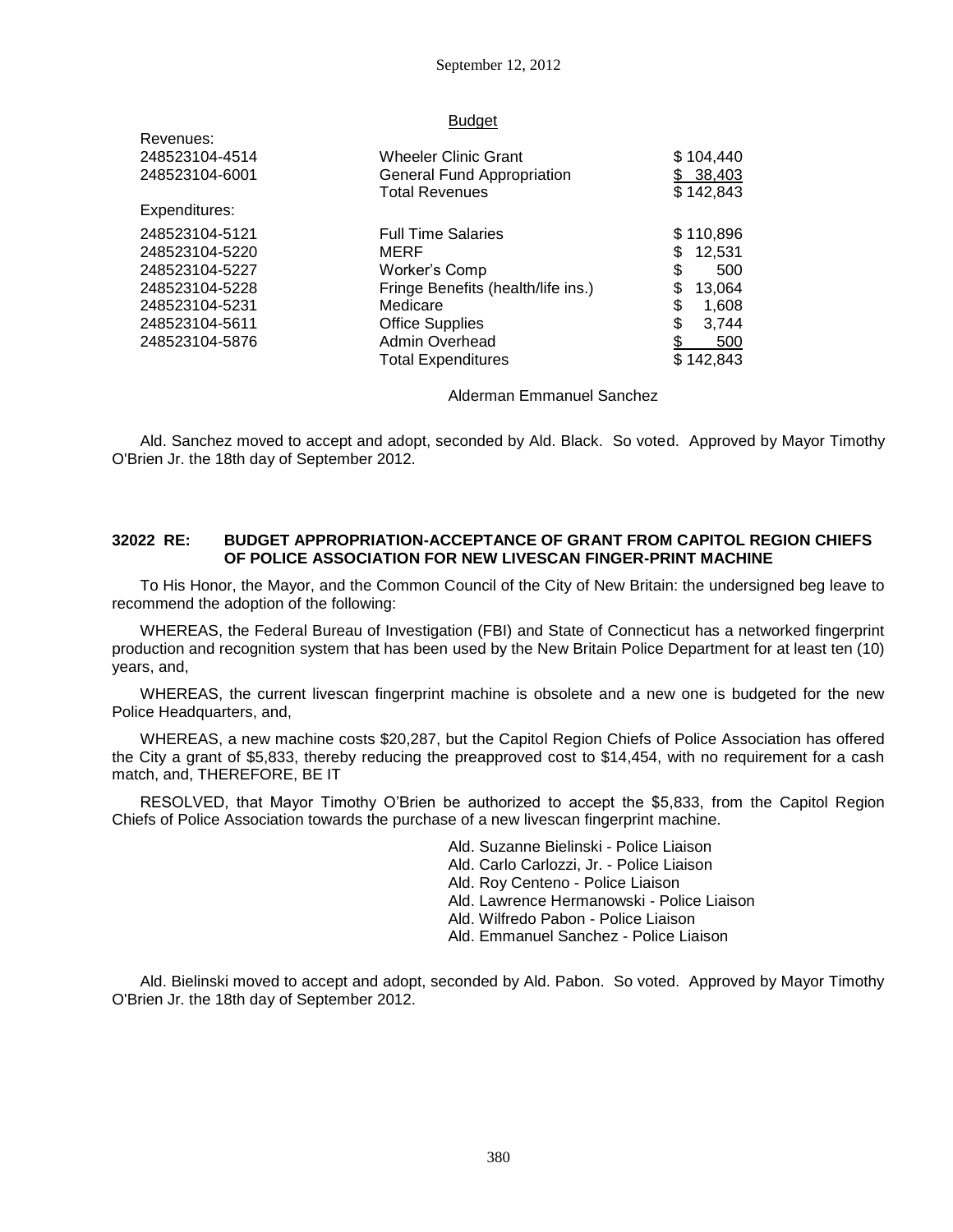# **32023 RE: PROPOSED AMENDMENT TO SEC. 20-80 OF THE ORDINANCES REGARDING FEES FOR EXCESSIVE EMERGENCY CALLS**

*Proposed Ordinances on File in Town Clerk's Office*

Ald. Michael W. Trueworthy

Ald. Trueworthy moved to accept and refer to the Committee on Planning, Zoning and Housing seconded by Ald. Bielinski. So voted. Approved by Mayor Timothy O'Brien Jr. the 18th day of September 2012.

Ald. Trueworthy moved the Council enter into Executive Session to discuss pending litigation regarding item 32000(B) Walsh vs. Gagliardi, et al and that they be accompanied by the Mayor, the Corporation Counsel, and Acting Police Chief. Motion seconded by Ald. Bielinski. Roll call vote – all members present voted in favor. Executive Session began at 9:35 p.m.

The Council voted to return to order at 10:33 p.m. on motion of Ald. Trueworthy, seconded by Ald. Bielinski.

# **REPORT OF THE OFFICE OF THE CORPORATION COUNSEL**

# **32000 RE: STATUS REPORT – WALSH V. GAGLIARDI ET AL**

To His Honor, the Mayor, and the Common Council of the City of New Britain: the undersigned beg leave to report the following:

Please be advised that on September 12, 2012 a representative from the Office of Corporation Counsel will present in executive session an update on the active litigation for the above captioned matter.

> Irena J. Urbaniak City Attorney

Ald. Trueworthy moved to accept, seconded by Ald. Bielinski. So voted. Approved by Mayor Timothy O'Brien Jr. the 18th day of September 2012.

# **RESOLUTION**

## **32020 RE: NEW BRITAIN UKRAINIAN FESTIVAL SEPTEMBER 15, 2012**

To His Honor, the Mayor, and the Common Council of the City of New Britain: the undersigned beg leave to recommend the adoption of the following:

RESOLVED; by the Common Council of the City of New Britain that the Mayor be and he is hereby authorized to issue to the St. Josaphat Ukrainian Catholic Church, said licenses as may be issued under Chapter 5, Section 5-15 through 5-22 of the Code of Ordinances for Saturday, September 15, 2012 for the purpose of conducting a festival from 12:00 noon – 10:00 p.m. at the Polanka – Falcon Field, Farmington Avenue, New Britain, Conn.

Alderman Adam Platosz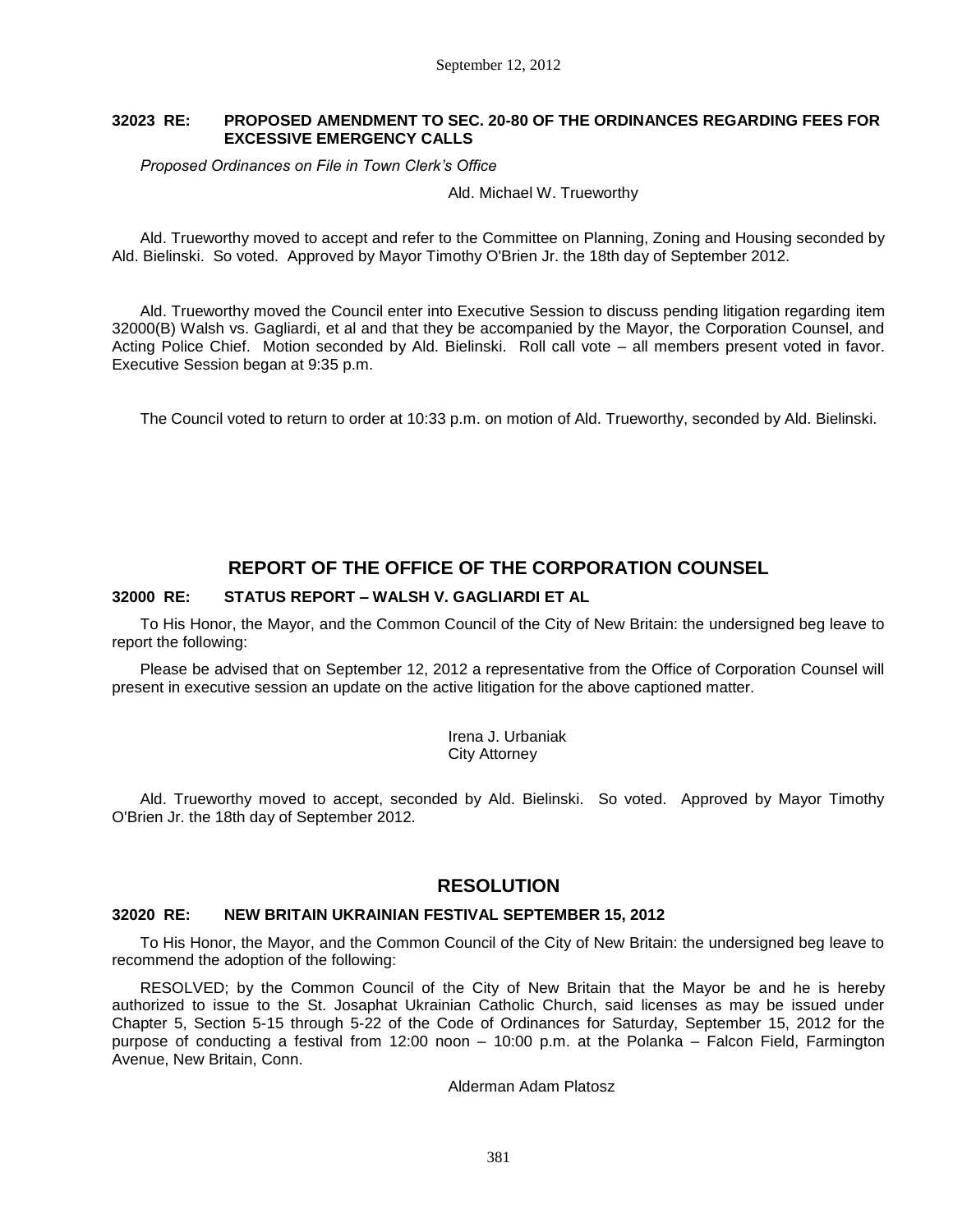September 12, 2012

Ald. Platosz moved to accept and refer to the License Committee, seconded by Ald. Pabon. So voted. Approved by Mayor Timothy O'Brien Jr. the 18th day of September 2012.

Ald. Trueworthy moved for a two-minute recess, seconded by Ald. Bielinski. So voted.

Meeting recessed.

The Council returned to order at 10:40 p.m. on motion of Ald. Trueworthy, seconded by Ald. Bielinski.

Ald. Trueworthy moved to suspend the rules, seconded by Ald. Bielinski. So voted.

Ald. Trueworthy moved amend the agenda by adding two reports - 32000-1(B3) and 32020-1(Z11), seconded by Ald. Bielinski. Roll call vote – all members present voted in favor.

# **REPORT OF THE OFFICE OF THE CORPORATION COUNSEL**

## **32000-1 RE: JEFFREY WALSH V CITY OF NEW BRITAIN**

To his honor, the Mayor, and the Common Council of the city of New Britain: the undersigned beg leave to report the following:

Resolved, by the Common Council of the City of New Britain that the sum of TWENTY THOUSAND DOLLARS (\$20,000.00) be paid to JEFFREY WALSH and JAMES N. TALLBERG, ESQ., his attorney, in full settlement of his suit against the City of New Britain, et al now pending in the United District Court for the District of Connecticut under Docket No. 3:09-cv-00873 seeking damages for false arrest, false imprisonment, malicious prosecution and retaliation as the result of an incident which took place on June 4, 2007.

This recommendation is made upon the advice of Assistant Corporation Counsel, Joseph E. Skelly, Jr., after a settlement conference befoe Distrioct Judge Tucker C. Melancon, with the approval and consent of John C. King, Esq.

This suit is to be withdrawn by the plaintiff without costs to the City of New Britain, et al and settlement is to be made without admission of any liability.

> Joseph E. Skelly, Jr. Assistant Corporation Counsel

Ald. Trueworthy moved to accept and adopt, seconded by Ald. Bielinski. Report accepted and adopted with Ald. Trueworthy, Brown, Sanchez and Giantonio opposed. Approved by Mayor Timothy O'Brien Jr. the 18th day of September 2012.

# **REPORT OF THE LICENSE COMMITTEE**

#### **32020-1 RE: NEW BRITAIN UKRAINIAN FESTIVAL**

To His Honor, the Mayor, and the Common Council of the City of New Britain: the undersigned beg leave to report the following:

RESOLVED; by the Common Council of the City of New Britain that the Mayor be and he is hereby authorized to issue to the St. Josaphat Ukrainian Catholic Church, said licenses as may be issued under Chapter 5, Section 5-15 through 5-22 of the Code of Ordinances for Saturday, September 15, 2012 for the purpose of conducting a festival from 12:00 noon – 10:00 p.m. at the Polanka – Falcon Field, Farmington Avenue, New Britain, Conn.

> Alderman Lawrence J. Hermanowski Chair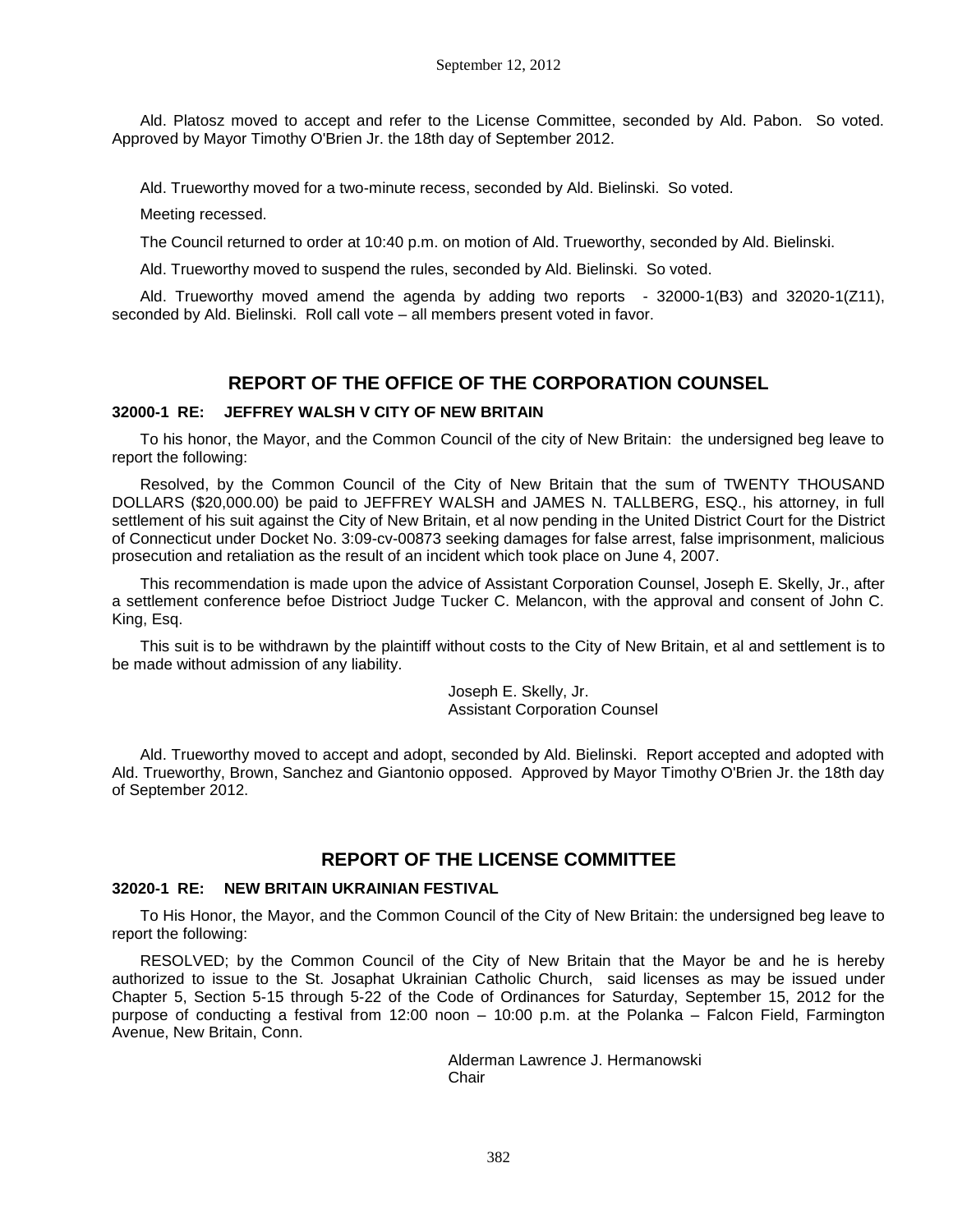Ald. Platosz moved to accept and adopt, seconded by Ald. Black. So voted. Approved by Mayor Timothy O'Brien Jr. the 18th day of September 2012.

There being no further business to come before the Council, Ald. Trueworthy moved to adjourn, seconded by Ald. Bielinski. So voted. Meeting adjourned at 10:45 p.m.

ATTEST: Peter J. Denuzze, City Clerk